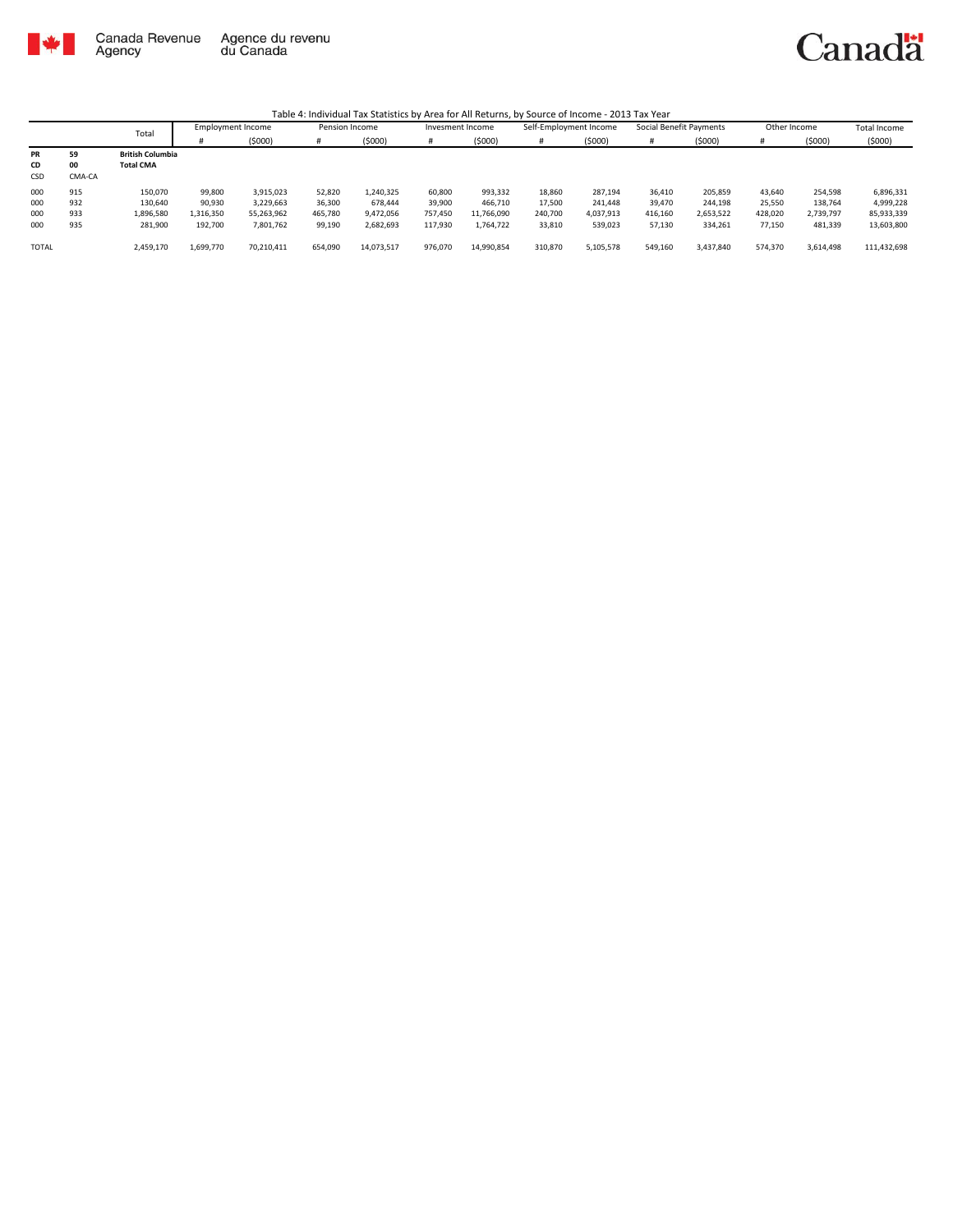

|              |        | Total                   | <b>Employment Income</b> |            | Pension Income |           | Invesment Income |           | Self-Employment Income |           | Social Benefit Payments |           | Other Income |         | <b>Total Income</b> |
|--------------|--------|-------------------------|--------------------------|------------|----------------|-----------|------------------|-----------|------------------------|-----------|-------------------------|-----------|--------------|---------|---------------------|
|              |        |                         | #                        | (5000)     | #              | (5000)    | #                | (5000)    | $\#$                   | (5000)    | #                       | (5000)    | #            | (5000)  | (5000)              |
| PR           | 59     | <b>British Columbia</b> |                          |            |                |           |                  |           |                        |           |                         |           |              |         |                     |
| CD           | 00     | <b>Total CA</b>         |                          |            |                |           |                  |           |                        |           |                         |           |              |         |                     |
| CSD          | CMA-CA |                         |                          |            |                |           |                  |           |                        |           |                         |           |              |         |                     |
| 000          | 905    | 20,740                  | 14,650                   | 584,188    | 7,420          | 169,508   | 7,370            | 75,518    | 2,000                  | 32,474    | 5,350                   | 32,190    | 4,760        | 30,000  | 923,878             |
| 000          | 913    | 36,860                  | 22,900                   | 787,241    | 16,040         | 355,399   | 14,180           | 160,091   | 3,830                  | 51,903    | 10,830                  | 61,938    | 9,170        | 52,516  | 1,469,088           |
| 000          | 918    | 49,120                  | 31,260                   | 1,160,923  | 19,450         | 447,701   | 19,470           | 261,254   | 5,510                  | 74,362    | 13,580                  | 79,141    | 12,800       | 74,412  | 2,097,794           |
| 000          | 920    | 14,730                  | 9,020                    | 313,436    | 6,070          | 136,874   | 6,050            | 87,293    | 1,850                  | 23,690    | 4,170                   | 22,850    | 3,970        | 22,557  | 606,700             |
| 000          | 925    | 81,390                  | 57,810                   | 2,393,820  | 26,880         | 626,323   | 28,240           | 344,063   | 7,250                  | 109,294   | 20,550                  | 120,584   | 20,990       | 115,617 | 3,709,701           |
| 000          | 930    | 74,050                  | 49,180                   | 1,732,943  | 25,650         | 561,923   | 24,090           | 239,474   | 9,140                  | 118,765   | 20,510                  | 120,215   | 15,530       | 90,400  | 2,863,720           |
| 000          | 934    | 14,370                  | 10,840                   | 453,605    | 3,090          | 67,601    | 4,770            | 50,690    | 2,130                  | 38,370    | 3,910                   | 24,067    | 3,350        | 18,204  | 652,538             |
| 000          | 937    | 35,020                  | 21,790                   | 740,822    | 13,930         | 317,859   | 12,670           | 124,678   | 4,410                  | 58,487    | 10,140                  | 63,958    | 8,920        | 47,283  | 1,353,088           |
| 000          | 938    | 79,980                  | 51,900                   | 1,877,844  | 29,650         | 711,762   | 29,560           | 317,586   | 8,860                  | 128,152   | 21,250                  | 131,982   | 19,790       | 119,638 | 3,286,964           |
| 000          | 939    | 25,370                  | 12,660                   | 393,612    | 15,110         | 426,505   | 12,620           | 134,894   | 3,000                  | 43,513    | 5,510                   | 30,148    | 7,770        | 51,880  | 1,080,552           |
| 000          | 940    | 20,180                  | 12,670                   | 409,837    | 8,210          | 185,287   | 6,400            | 48,395    | 1,780                  | 21,199    | 6,720                   | 46,473    | 4,520        | 22,318  | 733,509             |
| 000          | 943    | 45,820                  | 29,030                   | 982,180    | 20,340         | 520,420   | 18,390           | 201,335   | 5,640                  | 79,807    | 11,770                  | 71,312    | 12,260       | 74,964  | 1,930,018           |
| 000          | 944    | 29,360                  | 19,910                   | 746,875    | 11,080         | 241,958   | 10,050           | 113,997   | 2,870                  | 44,230    | 8,870                   | 56,741    | 7,090        | 48,764  | 1,252,564           |
| 000          | 945    | 14,260                  | 8,600                    | 290,338    | 6,380          | 143,688   | 5,320            | 38,024    | 1,460                  | 19,211    | 4,230                   | 28,082    | 3,650        | 21,955  | 541,297             |
| 000          | 950    | 14,660                  | 10,550                   | 422,140    | 4,410          | 88,719    | 4,000            | 36,322    | 1,540                  | 21,682    | 4,340                   | 26,545    | 2,920        | 17,558  | 612,965             |
| 000          | 952    | 17,460                  | 12,080                   | 495,839    | 5,830          | 113,865   | 4,890            | 45,554    | 1,870                  | 16,008    | 5,580                   | 35,912    | 3,370        | 17,980  | 725,158             |
| 000          | 955    | 9,380                   | 6.860                    | 274,872    | 2.450          | 46,774    | 2,570            | 16,697    | 1,020                  | 16,431    | 3,350                   | 23,297    | 1,660        | 10,532  | 388,603             |
| 000          | 965    | 12,220                  | 9.070                    | 375,885    | 3,460          | 72,161    | 3,470            | 41,628    | 960                    | 14,614    | 3,710                   | 24,859    | 2,420        | 13,860  | 543,007             |
| 000          | 970    | 65,090                  | 49.660                   | 2,194,182  | 17,370         | 375,743   | 19,150           | 210,027   | 5,840                  | 87,425    | 18,390                  | 119,740   | 13,750       | 82,309  | 3,069,427           |
| 000          | 975    | 8,690                   | 6,750                    | 322,788    | 2,010          | 38,137    | 2,450            | 26,333    | 860                    | 17,767    | 2.470                   | 16,051    | 1,750        | 7,834   | 428,911             |
| 000          | 977    | 20,150                  | 16,810                   | 998,766    | 3,060          | 52,784    | 5,790            | 107,600   | 2,230                  | 41,493    | 4,570                   | 24,622    | 4,100        | 21,309  | 1,246,575           |
| <b>TOTAL</b> |        | 688,910                 | 464,000                  | 17,952,137 | 247,860        | 5,700,992 | 241,490          | 2,681,453 | 74,050                 | 1,058,878 | 189,780                 | 1,160,707 | 164,520      | 961,890 | 29,516,057          |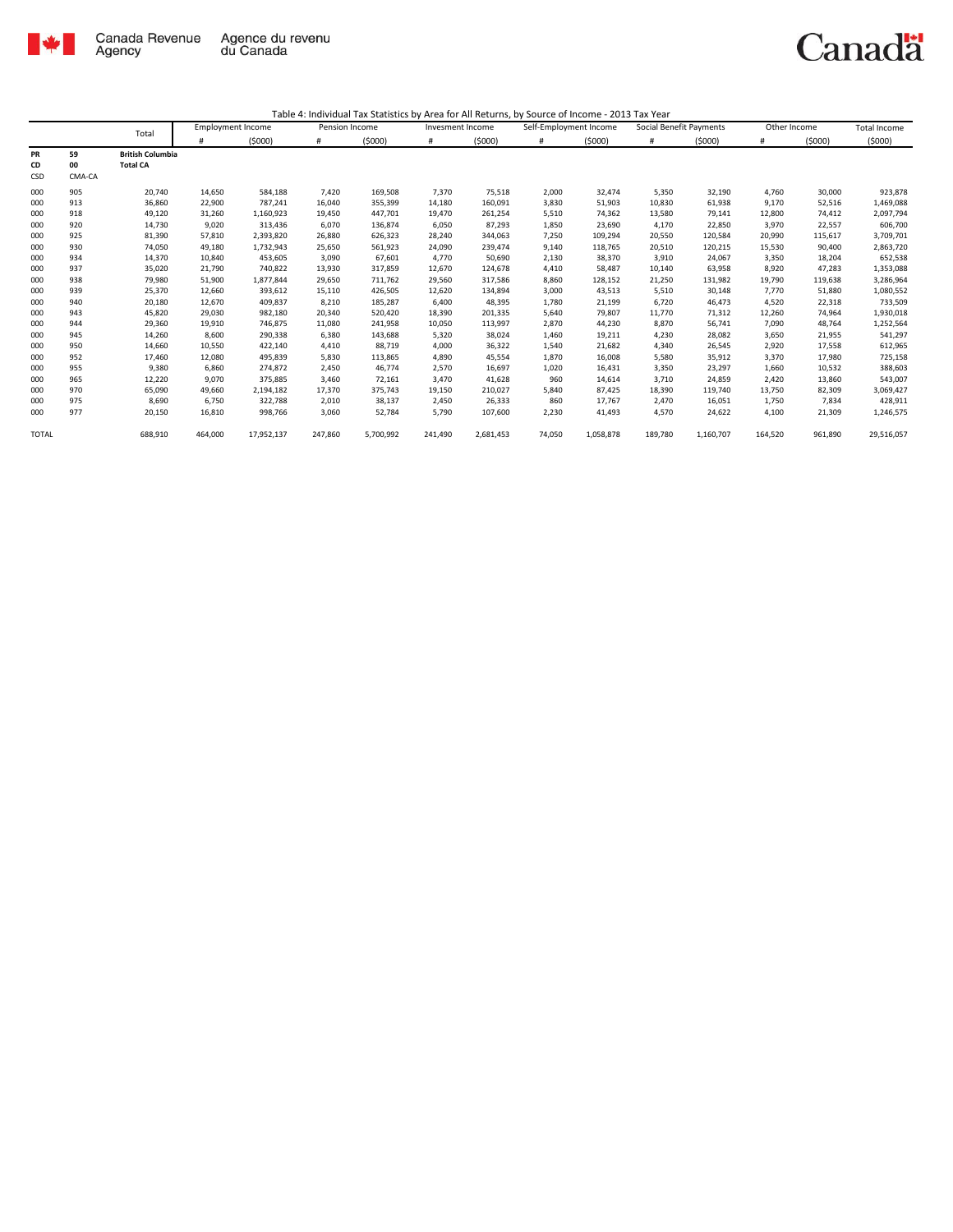

|              |        | Total                   | <b>Employment Income</b> |         | Pension Income |         | Invesment Income |         | Self-Employment Income |        | Social Benefit Payments |        | Other Income |        | <b>Total Income</b> |
|--------------|--------|-------------------------|--------------------------|---------|----------------|---------|------------------|---------|------------------------|--------|-------------------------|--------|--------------|--------|---------------------|
|              |        |                         | #                        | (5000)  | #              | (5000)  | #                | (5000)  | #                      | (5000) | #                       | (5000) | #            | (5000) | (5000)              |
| PR           | 59     | <b>British Columbia</b> |                          |         |                |         |                  |         |                        |        |                         |        |              |        |                     |
| CD           | 01     | East Kootenay           |                          |         |                |         |                  |         |                        |        |                         |        |              |        |                     |
| CSD          | CMA-CA |                         |                          |         |                |         |                  |         |                        |        |                         |        |              |        |                     |
| 003          | 998    | 1,900                   | 1,600                    | 104,450 | 400            | 9,196   | 680              | 2,615   | 120                    | 802    | 340                     | 1,790  | 390          | 2,509  | 121,361             |
| 006          | 998    | 3,030                   | 2,410                    | 148,138 | 680            | 12,901  | 970              | 5,012   | 170                    | 1,504  | 740                     | 3,815  | 700          | 3,733  | 175,105             |
| 012          | 998    | 4,490                   | 3,550                    | 168,268 | 990            | 21,010  | 1,760            | 23,393  | 520                    | 9,121  | 910                     | 5,377  | 950          | 5,455  | 232,625             |
| 017          | 998    | 1,240                   | 960                      | 49,081  | 310            | 7,140   | 460              | 5,332   | 190                    | 1,753  | 270                     | 1,519  | 280          | 1,867  | 66,692              |
| 019          | 997    | 1,470                   | 980                      | 43,294  | 550            | 10,576  | 540              | 6,136   | 200                    | 1,377  | 410                     | 2,387  | 290          | 2,389  | 66,158              |
| 028          | 997    | 5,760                   | 4,130                    | 151,267 | 2,250          | 54,448  | 2,130            | 16,377  | 650                    | 10,078 | 1,550                   | 9,158  | 1,400        | 9,758  | 251,086             |
| 037          | 997    | 1,220                   | 780                      | 28,758  | 570            | 12,934  | 510              | 4,753   | 200                    | 2,020  | 310                     | 1,991  | 330          | 1,686  | 52,142              |
| 039          | 998    | 2,970                   | 2,150                    | 75,180  | 910            | 21,501  | 1,210            | 19,198  | 480                    | 9,725  | 660                     | 3,328  | 670          | 4,556  | 133,487             |
| 040          | 998    | 670                     | 480                      | 18,587  | 250            | 6,148   | 230              | 2,541   | 100                    | 1,297  | 160                     | 844    | 180          | 1,526  | 30,942              |
| 043          | 998    | 630                     | 460                      | 17,590  | 190            | 3,858   | 150              | 958     | 90                     | 694    | 170                     | 1,135  | 100          | 559    | 24,794              |
| 046          | 997    | 2,040                   | 1,390                    | 44,905  | 790            | 19,787  | 890              | 13,161  | 290                    | 4,685  | 380                     | 1,983  | 520          | 4,043  | 88,565              |
| 048          | 998    | 1,030                   | 740                      | 28,440  | 340            | 6,600   | 320              | 2,993   | 160                    | 2,791  | 280                     | 1,418  | 200          | 1,214  | 43,457              |
| 801          | 999    | 40                      | 30                       | 783     | 10             | 128     |                  |         |                        |        | 10                      | 178    |              |        | 1,152               |
| 803          | 997    | 30                      | 20                       | 265     |                |         |                  |         |                        |        | 10                      | 58     |              |        | 375                 |
| 804          | 999    | 70                      | 50                       | 1,366   | 40             | 863     | 40               | 511     |                        |        | 20                      | 97     | 30           | 95     | 2,932               |
| 806          | 998    | 150                     | 110                      | 3,783   | 40             | 762     | 40               | 722     | 30                     | 487    | 40                      | 172    | 30           | 213    | 6,139               |
| <b>TOTAL</b> |        | 26,750                  | 19,840                   | 884,155 | 8,300          | 187,852 | 9,930            | 103,730 | 3,200                  | 46,436 | 6,250                   | 35,250 | 6,060        | 39,628 | 1,297,095           |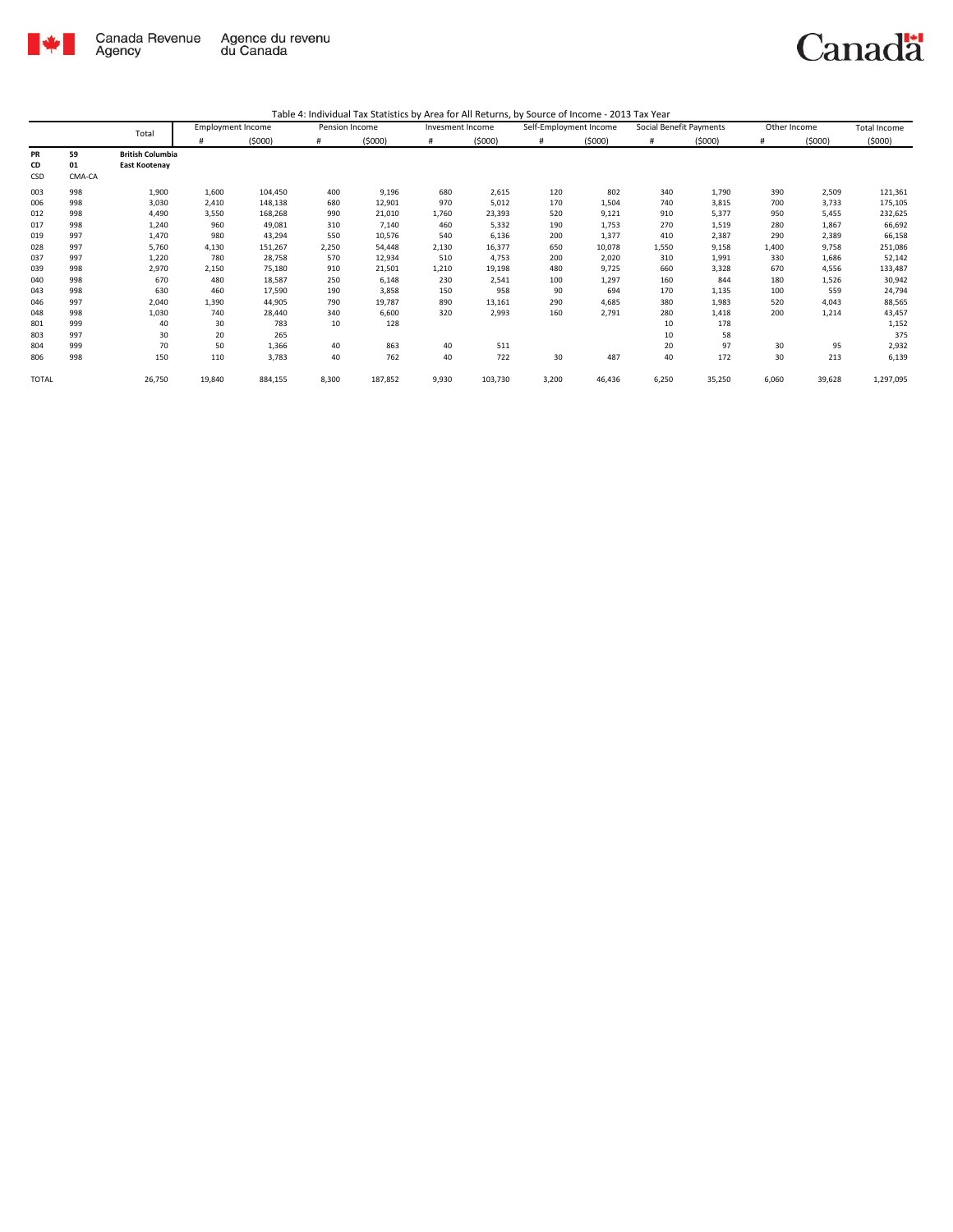

|              |        | Total                   | <b>Employment Income</b> |         | Pension Income |         | Invesment Income |         | Self-Employment Income |        | Social Benefit Payments |        | Other Income |        | <b>Total Income</b> |
|--------------|--------|-------------------------|--------------------------|---------|----------------|---------|------------------|---------|------------------------|--------|-------------------------|--------|--------------|--------|---------------------|
|              |        |                         | #                        | (5000)  | #              | (5000)  | #                | (5000)  | #                      | (5000) | #                       | (5000) | #            | (5000) | (5000)              |
| PR           | 59     | <b>British Columbia</b> |                          |         |                |         |                  |         |                        |        |                         |        |              |        |                     |
| CD           | 03     | <b>Central Kootenay</b> |                          |         |                |         |                  |         |                        |        |                         |        |              |        |                     |
| CSD          | CMA-CA |                         |                          |         |                |         |                  |         |                        |        |                         |        |              |        |                     |
| 004          | 998    | 4,740                   | 2,550                    | 80,232  | 2,400          | 50,360  | 1,940            | 15,428  | 560                    | 7,129  | 1,500                   | 8,524  | 1,100        | 5,776  | 167,449             |
| 010          | 997    | 1,610                   | 800                      | 22,476  | 820            | 17,526  | 720              | 7,250   | 340                    | 3,100  | 420                     | 2,188  | 410          | 3,287  | 55,826              |
| 011          | 998    | 870                     | 530                      | 18,360  | 330            | 5,364   | 230              | 1,402   | 110                    | 1,172  | 310                     | 1,915  | 170          | 849    | 29,063              |
| 013          | 998    | 3,450                   | 1,930                    | 56,791  | 1,480          | 28,903  | 1,280            | 13,956  | 640                    | 5,383  | 1,080                   | 6,071  | 760          | 4,100  | 115,204             |
| 015          | 998    | 8,730                   | 5,810                    | 188,407 | 2,650          | 62,053  | 3,420            | 40,578  | 1,410                  | 23,455 | 2,310                   | 14,221 | 2,050        | 10,282 | 338,995             |
| 017          | 998    | 1,090                   | 610                      | 18,685  | 510            | 10,852  | 500              | 4,738   | 190                    | 1,307  | 300                     | 1,702  | 260          | 1,919  | 39,202              |
| 019          | 999    | 280                     | 150                      | 3,661   | 100            | 1,536   | 90               | 632     | 50                     | 440    | 110                     | 740    | 60           | 623    | 7,632               |
| 023          | 998    | 850                     | 470                      | 12,601  | 390            | 7,274   | 350              | 4,390   | 170                    | 1,709  | 240                     | 1,414  | 190          | 1,517  | 28,906              |
| 027          | 999    | 160                     | 90                       | 2,276   | 80             | 1,419   | 80               | 478     | 50                     | 381    | 50                      | 255    | 40           | 128    | 4,937               |
| 032          | 998    | 560                     | 290                      | 7,829   | 280            | 5,210   | 230              | 1,485   | 110                    | 1,366  | 170                     | 1,109  | 130          | 1,347  | 18,346              |
| 039          | 998    | 1,050                   | 590                      | 16,921  | 440            | 8,176   | 430              | 4.784   | 180                    | 1,909  | 330                     | 2,039  | 250          | 1,207  | 35,037              |
| 041          | 998    | 2,810                   | 1,730                    | 55,191  | 1,040          | 23,252  | 1,180            | 12,506  | 520                    | 4,904  | 730                     | 4,248  | 670          | 3,733  | 103,833             |
| 043          | 998    | 3,040                   | 1,990                    | 70,753  | 1,120          | 27,670  | 1,360            | 20,719  | 520                    | 8,144  | 680                     | 3,881  | 820          | 4,775  | 135,943             |
| 045          | 998    | 6,770                   | 4,660                    | 189,615 | 2,540          | 59,503  | 2,600            | 19,115  | 550                    | 5,701  | 1,800                   | 10,455 | 1.770        | 10,113 | 294,502             |
| 047          | 998    | 1,090                   | 660                      | 21,146  | 350            | 6,115   | 290              | 2,434   | 170                    | 1,515  | 420                     | 2,696  | 250          | 1,014  | 34,920              |
| 050          | 998    | 1,280                   | 800                      | 25,855  | 540            | 10,447  | 490              | 4,159   | 180                    | 2,483  | 400                     | 2,120  | 260          | 1,660  | 46,724              |
| 052          | 998    | 3,500                   | 2,020                    | 65,112  | 1,170          | 19,462  | 1,210            | 8,832   | 760                    | 7,226  | 1,170                   | 7,235  | 790          | 5,721  | 113,588             |
| 056          | 998    | 1,600                   | 1,050                    | 43,135  | 560            | 10,818  | 620              | 3,728   | 210                    | 2,012  | 450                     | 2,776  | 380          | 2,288  | 64,757              |
| 058          | 998    | 2,430                   | 1,730                    | 75,914  | 810            | 17,031  | 900              | 8,203   | 240                    | 2,347  | 630                     | 3,727  | 650          | 5,516  | 112,738             |
| 060          | 998    | 1,460                   | 740                      | 23,713  | 730            | 12,812  | 580              | 4,518   | 240                    | 1,656  | 510                     | 3,084  | 300          | 2,088  | 47,871              |
| 807          | 998    | 80                      | 40                       | 850     | 30             | 570     | 30               | 215     | 20                     | 197    | 20                      | 61     | 20           | 74     | 1,967               |
| <b>TOTAL</b> |        | 47,430                  | 29,230                   | 999,524 | 18,350         | 386,354 | 18,500           | 179,549 | 7,220                  | 83,537 | 13,620                  | 80,461 | 11,340       | 68,017 | 1,797,442           |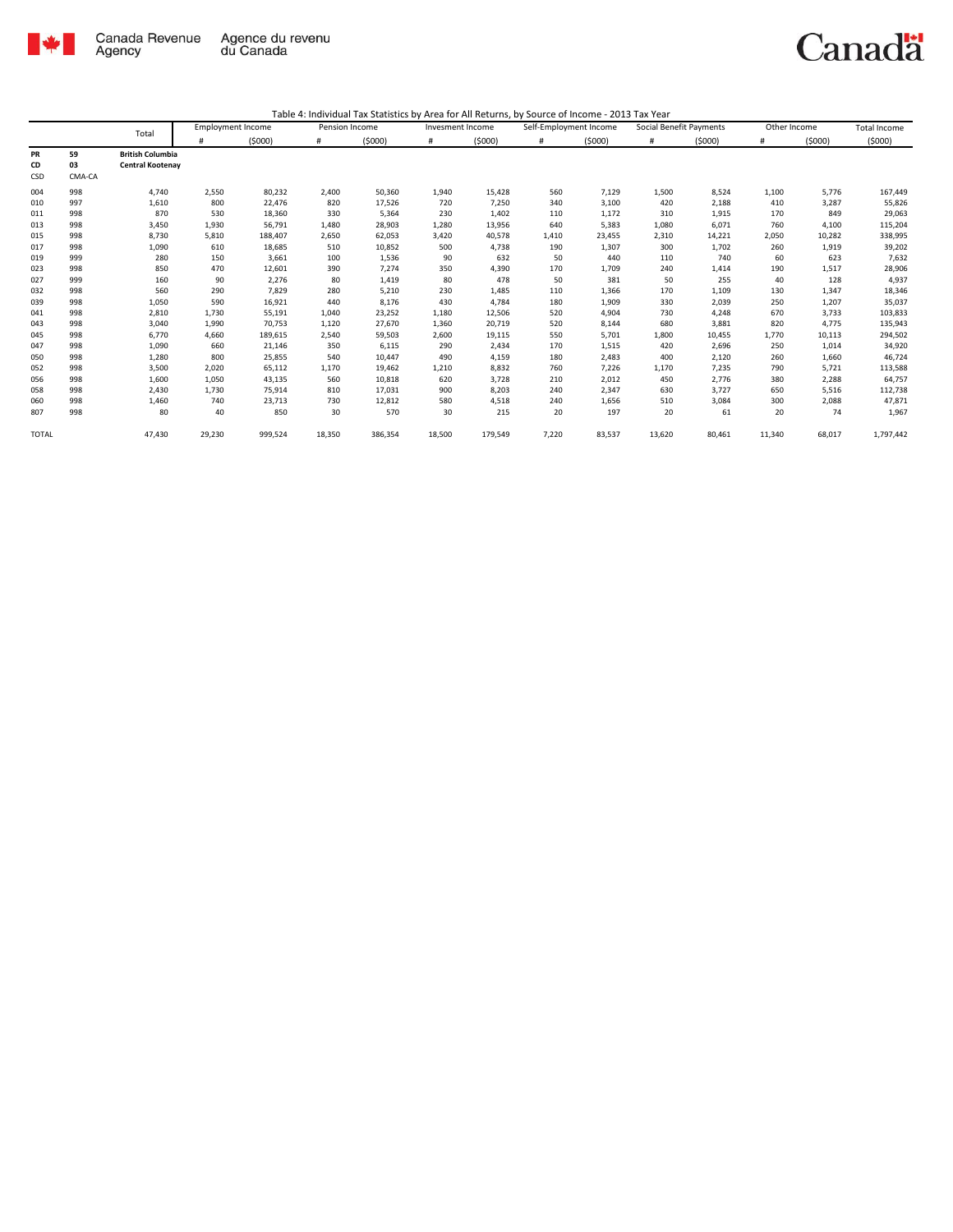

| Table 4: Individual Tax Statistics by Area for All Returns, by Source of Income - 2013 Tax Year |
|-------------------------------------------------------------------------------------------------|
|                                                                                                 |

|              |        | Total                   | <b>Employment Income</b> |         | Pension Income |         | Invesment Income |        | Self-Employment Income |        | Social Benefit Payments |        | Other Income |        | Total Income |
|--------------|--------|-------------------------|--------------------------|---------|----------------|---------|------------------|--------|------------------------|--------|-------------------------|--------|--------------|--------|--------------|
|              |        |                         | #                        | (5000)  | #              | (5000)  | #                | (5000) | #                      | (5000) | #                       | (5000) | #            | (5000) | (5000)       |
| PR           | 59     | <b>British Columbia</b> |                          |         |                |         |                  |        |                        |        |                         |        |              |        |              |
| CD           | 05     | Kootenay Boundary       |                          |         |                |         |                  |        |                        |        |                         |        |              |        |              |
| CSD          | CMA-CA |                         |                          |         |                |         |                  |        |                        |        |                         |        |              |        |              |
| 005          | 998    | 2,030                   | 1,470                    | 59,578  | 780            | 18,602  | 670              | 3,856  | 130                    | 1,423  | 520                     | 3,105  | 610          | 3,181  | 89,746       |
| 009          | 998    | 920                     | 700                      | 29,201  | 390            | 9,601   | 370              | 2,348  | 60                     | 805    | 170                     | 939    | 300          | 2,143  | 45,036       |
| 014          | 998    | 6,380                   | 4,480                    | 157,742 | 2,760          | 67,797  | 2,300            | 13,151 | 430                    | 5,586  | 1,790                   | 10,893 | 1,570        | 9,707  | 264,876      |
| 018          | 998    | 1,350                   | 1,080                    | 44,922  | 470            | 12,452  | 550              | 4,124  | 110                    | 1,188  | 280                     | 1,606  | 360          | 2,916  | 67,207       |
| 023          | 998    | 3,120                   | 2,370                    | 105,629 | 820            | 20,922  | 1.400            | 20,604 | 510                    | 9,660  | 700                     | 3,916  | 870          | 4,795  | 165,525      |
| 026          | 998    | 1,150                   | 850                      | 37,891  | 410            | 8,440   | 420              | 3,811  | 90                     | 868    | 280                     | 1,599  | 350          | 2,660  | 55,269       |
| 030          | 998    | 890                     | 610                      | 24,493  | 390            | 8,340   | 310              | 1,222  | 60                     | 675    | 230                     | 1,433  | 240          | 1,582  | 37,746       |
| 032          | 998    | 3,710                   | 2,080                    | 65,480  | 1,770          | 36,304  | 1,340            | 8,242  | 420                    | 4,746  | 1,230                   | 6,930  | 780          | 4,742  | 126,445      |
| 037          | 998    | 530                     | 270                      | 8,002   | 330            | 6,500   | 210              | 1,322  | 70                     | 202    | 170                     | 1,017  | 130          | 626    | 17,670       |
| 042          | 999    | 800                     | 360                      | 10,039  | 490            | 8,201   | 250              | 937    | 90                     | 484    | 350                     | 1,931  | 140          | 840    | 22,432       |
| 050          | 998    | 1,200                   | 680                      | 23,294  | 610            | 13,916  | 530              | 8,082  | 150                    | 2,169  | 320                     | 1,679  | 290          | 2,111  | 51,251       |
| 052          | 998    | 2,490                   | 1,420                    | 46,832  | 1,210          | 24,355  | 950              | 5,660  | 410                    | 2,755  | 750                     | 3,979  | 550          | 4,588  | 88,169       |
| 054          | 997    | 1,960                   | 1,050                    | 25,380  | 870            | 14,726  | 630              | 5,787  | 400                    | 2,388  | 640                     | 3,695  | 400          | 2,186  | 54,160       |
| <b>TOTAL</b> |        | 26,530                  | 17,420                   | 638,485 | 11,270         | 250,155 | 9,930            | 79,146 | 2,930                  | 32,949 | 7,420                   | 42,720 | 6,590        | 42,078 | 1,085,533    |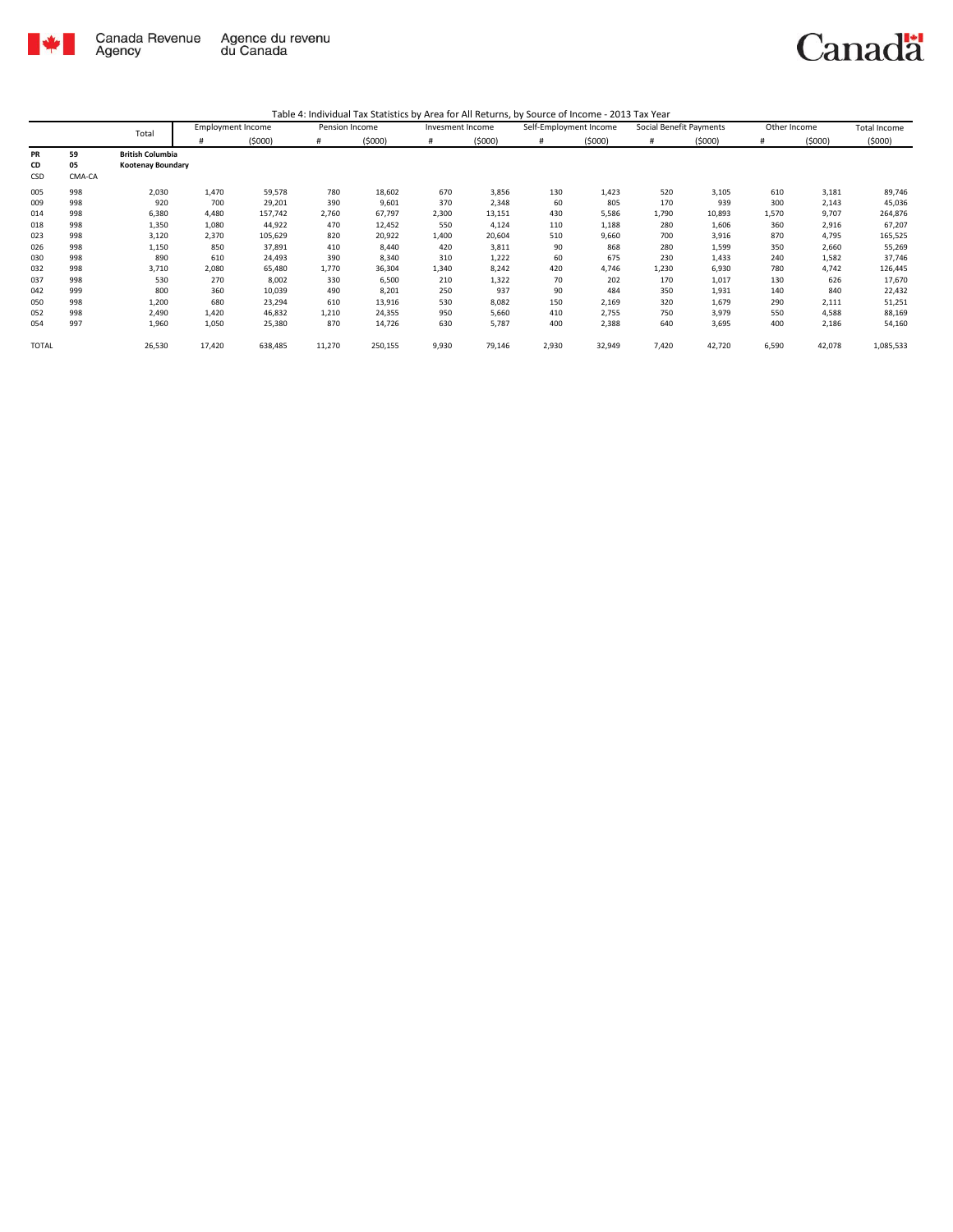

|              |        | Total                   |        | <b>Employment Income</b> |        | Pension Income | Invesment Income |         | Self-Employment Income |        | Social Benefit Payments |        | Other Income |        | Total Income |
|--------------|--------|-------------------------|--------|--------------------------|--------|----------------|------------------|---------|------------------------|--------|-------------------------|--------|--------------|--------|--------------|
|              |        |                         |        | (5000)                   | #      | (5000)         | #                | (5000)  | #                      | (5000) | #                       | (5000) | #            | (5000) | (5000)       |
| PR           | 59     | <b>British Columbia</b> |        |                          |        |                |                  |         |                        |        |                         |        |              |        |              |
| CD           | 07     | Okanagan-Similkameen    |        |                          |        |                |                  |         |                        |        |                         |        |              |        |              |
| CSD          | CMA-CA |                         |        |                          |        |                |                  |         |                        |        |                         |        |              |        |              |
| 005          | 998    | 4,790                   | 2,580  | 71,049                   | 2,580  | 57,348         | 2,200            | 24,623  | 670                    | 7,229  | 1,430                   | 7,780  | 1,280        | 7,134  | 175,164      |
| 009          | 997    | 1,200                   | 550    | 13,856                   | 690    | 13,256         | 420              | 2,989   | 150                    | 1,190  | 480                     | 2,751  | 230          | 1,260  | 35,303       |
| 014          | 997    | 3,170                   | 1,840  | 47,653                   | 1,520  | 32,973         | 1,320            | 11,271  | 460                    | 4,883  | 1,040                   | 6,133  | 820          | 4,015  | 106,927      |
| 022          | 998    | 1,900                   | 940    | 25,951                   | 1,150  | 26,975         | 990              | 11,962  | 310                    | 2,950  | 530                     | 2,797  | 590          | 3,609  | 74,244       |
| 024          | 997    | 2,420                   | 1,460  | 59,114                   | 1,110  | 21,509         | 820              | 6,944   | 270                    | 2,481  | 790                     | 4,860  | 480          | 2,880  | 97,788       |
| 026          | 997    | 890                     | 500    | 13,284                   | 360    | 5,665          | 320              | 3,747   | 220                    | 3,254  | 360                     | 2,022  | 160          | 636    | 28,609       |
| 028          | 998    | 2,320                   | 1,390  | 38,794                   | 990    | 18,472         | 890              | 9,178   | 430                    | 3,233  | 840                     | 4,734  | 580          | 2,875  | 77,285       |
| 035          | 996    | 9,590                   | 5,830  | 207,610                  | 4,290  | 101,489        | 4,250            | 45.464  | 1,410                  | 19,236 | 2,350                   | 12,121 | 2.640        | 17,045 | 402,965      |
| 049          | 996    | 1,590                   | 970    | 32,448                   | 680    | 16,878         | 770              | 14,308  | 380                    | 4,667  | 330                     | 1,588  | 460          | 3,955  | 73,843       |
| 053          | 997    | 1,930                   | 970    | 27,169                   | 1,040  | 18,529         | 640              | 2,914   | 260                    | 1,258  | 790                     | 4,300  | 380          | 1,843  | 56,012       |
| 055          | 997    | 1,600                   | 950    | 36,840                   | 710    | 13,581         | 510              | 4,805   | 180                    | 1,113  | 540                     | 3,196  | 290          | 1,538  | 61,073       |
| 801          | 999    | 50                      | 30     | 585                      | 20     | 280            | 20               | 8       |                        |        | 20                      | 95     |              |        | 968          |
| 802          | 997    | 1,420                   | 770    | 18,314                   | 770    | 15,533         | 530              | 3,010   | 150                    | 530    | 500                     | 2,885  | 350          | 1,865  | 42,136       |
| 805          | 999    | 50                      | 30     | 545                      | 20     | 288            | 20               | 93      | 10                     | 80     | 20                      | 80     |              |        | 1,086        |
| 806          | 999    | 30                      | 20     | 315                      |        |                | 10               | 251     |                        |        |                         |        |              |        | 823          |
| 807          | 999    | 60                      | 30     | 494                      | 40     | 644            | 20               | 40      |                        |        | 40                      | 208    |              |        | 1,462        |
| 808          | 999    | 20                      |        |                          |        |                |                  |         |                        |        |                         |        |              |        | 399          |
| 809          | 999    | 50                      | 30     | 631                      | 20     | 505            | 20               | 28      |                        |        | 10                      | 88     |              |        | 1,314        |
| <b>TOTAL</b> |        | 33,090                  | 18,880 | 594,653                  | 16,000 | 344,239        | 13,740           | 141,636 | 4,950                  | 52,151 | 10,060                  | 55,750 | 8,300        | 48,783 | 1,237,430    |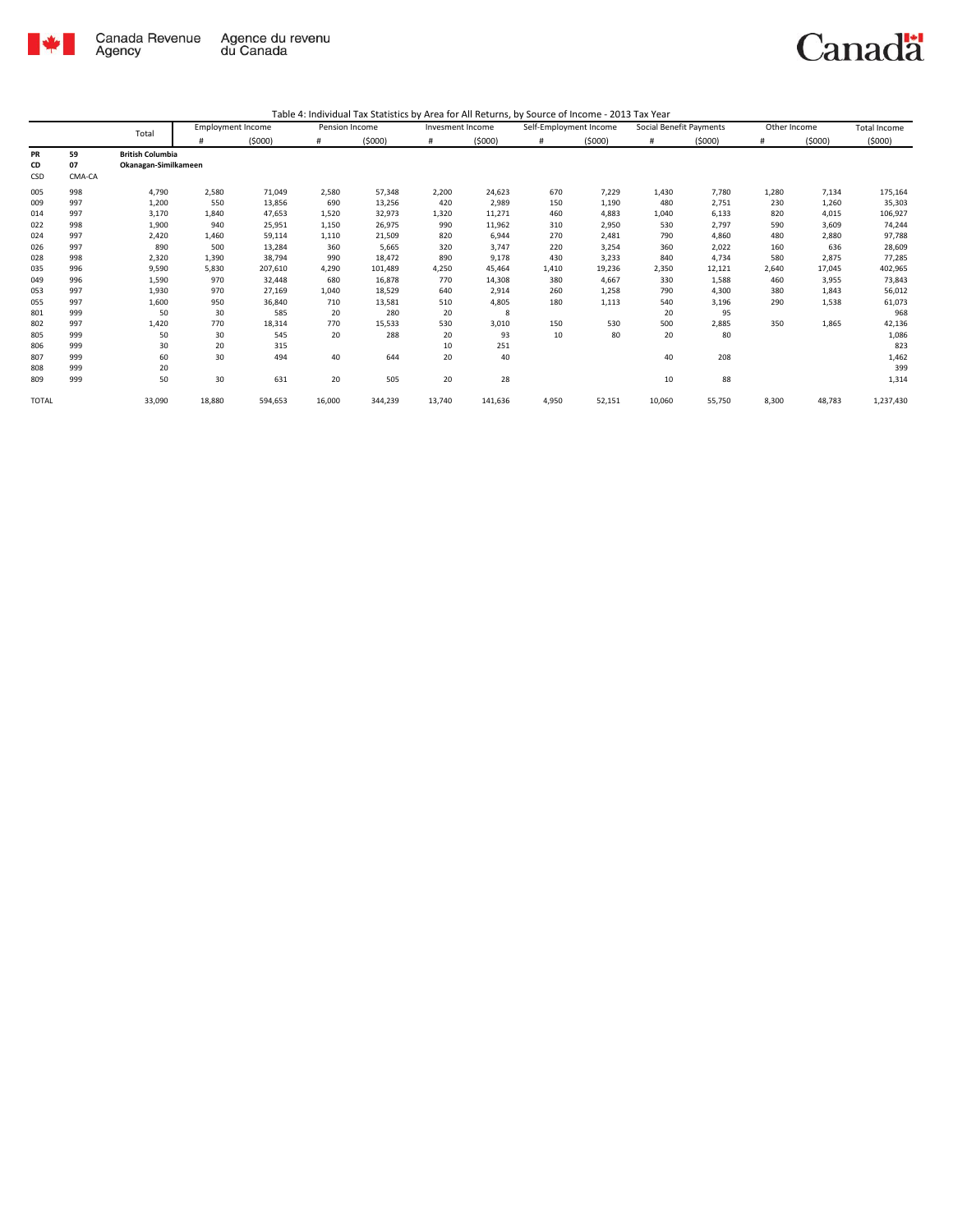

| Table 4: Individual Tax Statistics by Area for All Returns, by Source of Income - 2013 Tax Year |  |  |  |
|-------------------------------------------------------------------------------------------------|--|--|--|
|-------------------------------------------------------------------------------------------------|--|--|--|

|                 |                    | Total                                           | <b>Employment Income</b> |         | Pension Income |        | Invesment Income |        |       | Self-Employment Income |       | Social Benefit Payments | Other Income |        | Total Income |
|-----------------|--------------------|-------------------------------------------------|--------------------------|---------|----------------|--------|------------------|--------|-------|------------------------|-------|-------------------------|--------------|--------|--------------|
|                 |                    |                                                 | #                        | (5000)  | $\#$           | (5000) | #                | (5000) | $\#$  | (5000)                 | #     | (5000)                  | #            | (5000) | (5000)       |
| PR<br>CD<br>CSD | 59<br>09<br>CMA-CA | <b>British Columbia</b><br><b>Fraser Valley</b> |                          |         |                |        |                  |        |       |                        |       |                         |              |        |              |
| 009             | 997                | 5,250                                           | 3,100                    | 95,861  | 2,310          | 46,985 | 1,630            | 15,026 | 530   | 6,107                  | 1,740 | 11,100                  | 960          | 5,786  | 180,865      |
| 014             | 997                | 320                                             | 180                      | 4,069   | 150            | 2,337  | 80               | 188    | 30    | 195                    | 140   | 960                     | 50           | 210    | 7,960        |
| 016             | 996                | 540                                             | 290                      | 7,709   | 220            | 3,837  | 140              | 854    | 60    | 718                    | 210   | 1,393                   | 100          | 1,067  | 15,577       |
| 034             | 996                | 690                                             | 490                      | 17,679  | 180            | 3,659  | 230              | 2,510  | 80    | 900                    | 160   | 987                     | 150          | 867    | 26,601       |
| 048             | 996                | 410                                             | 260                      | 7,816   | 140            | 2,286  | 110              | 619    | 40    | 423                    | 150   | 998                     | 80           | 546    | 12,689       |
| 060             | 996                | 870                                             | 530                      | 19,405  | 280            | 5,508  | 300              | 5,168  | 190   | 1,701                  | 230   | 1,468                   | 160          | 970    | 34,220       |
| 062             | 996                | 1,320                                           | 830                      | 26,493  | 440            | 7,884  | 370              | 4,379  | 210   | 2,311                  | 400   | 2,503                   | 250          | 1,256  | 44,826       |
| 804             | 997                | 50                                              | 30                       | 657     | 20             | 439    |                  |        |       |                        | 20    | 135                     | 10           | 100    | 1,353        |
| 806             | 999                | 20                                              | 10                       | 427     |                |        |                  |        |       |                        |       |                         |              |        | 636          |
| 807             | 999                | 70                                              | 40                       | 667     | 30             | 498    | 10               | 24     |       |                        | 30    | 206                     |              |        | 1,536        |
| 810             | 999                | 20                                              | 10                       | 85      |                |        |                  |        |       |                        |       |                         |              |        | 253          |
| 812             | 997                | 90                                              | 60                       | 1,059   | 30             | 532    | 30               | 90     |       |                        | 40    | 247                     | 20           | 79     | 2,007        |
| 816             | 999                | 40                                              | 20                       | 202     | 20             | 310    |                  |        |       |                        | 20    | 133                     |              |        | 676          |
| 817             | 999                | 20                                              | 10                       | 315     |                |        |                  |        |       |                        |       |                         |              |        | 397          |
| 818             | 999                |                                                 |                          |         |                |        |                  |        |       |                        |       |                         |              |        |              |
| 819             | 999                | 60                                              | 40                       | 901     | 20             | 261    | 10               | -5     |       |                        | 20    | 124                     |              |        | 1,461        |
| 837             | 997                | 140                                             | 90                       | 2,830   | 40             | 794    | 50               | 422    | 20    | 513                    | 40    | 123                     | 20           | 257    | 4,939        |
| 841             | 999                | 30                                              | 10                       | 260     | 10             | 130    |                  |        |       |                        | 20    | 105                     |              |        | 518          |
| 842             | 999                |                                                 |                          |         |                |        |                  |        |       |                        |       |                         |              |        |              |
| 843             | 999                | 20                                              | 10                       | 444     |                |        |                  |        |       |                        |       |                         |              |        | 684          |
| 845             | 999                | 50                                              | 30                       | 399     |                |        | 10               | 60     |       |                        | 10    | 63                      |              |        | 789          |
| 847             | 999                |                                                 |                          |         |                |        |                  |        |       |                        |       |                         |              |        |              |
| 875             | 999                | 50                                              | 30                       | 526     |                |        |                  |        |       |                        | 20    | 66                      |              |        | 760          |
| 876             | 999                | 20                                              |                          |         |                |        |                  |        |       |                        |       |                         |              |        | 270          |
| 879             | 996                | 200                                             | 130                      | 4,103   | 70             | 1,070  | 40               | 516    | 20    | 100                    | 70    | 363                     | 30           | 147    | 6,299        |
| 880             | 996                | 150                                             | 100                      | 2,848   | 50             | 738    | 30               | 443    | 20    | 275                    | 50    | 305                     | 20           | 66     | 4,676        |
| 881             | 996                | 230                                             | 140                      | 4,692   | 90             | 1,347  | 50               | 384    | 30    | 174                    | 80    | 392                     | 30           | 148    | 7,137        |
| <b>TOTAL</b>    |                    | 10,650                                          | 6,460                    | 199,835 | 4,160          | 79,434 | 3,120            | 30,904 | 1,280 | 13,958                 | 3,460 | 21,899                  | 1,930        | 11,692 | 357,723      |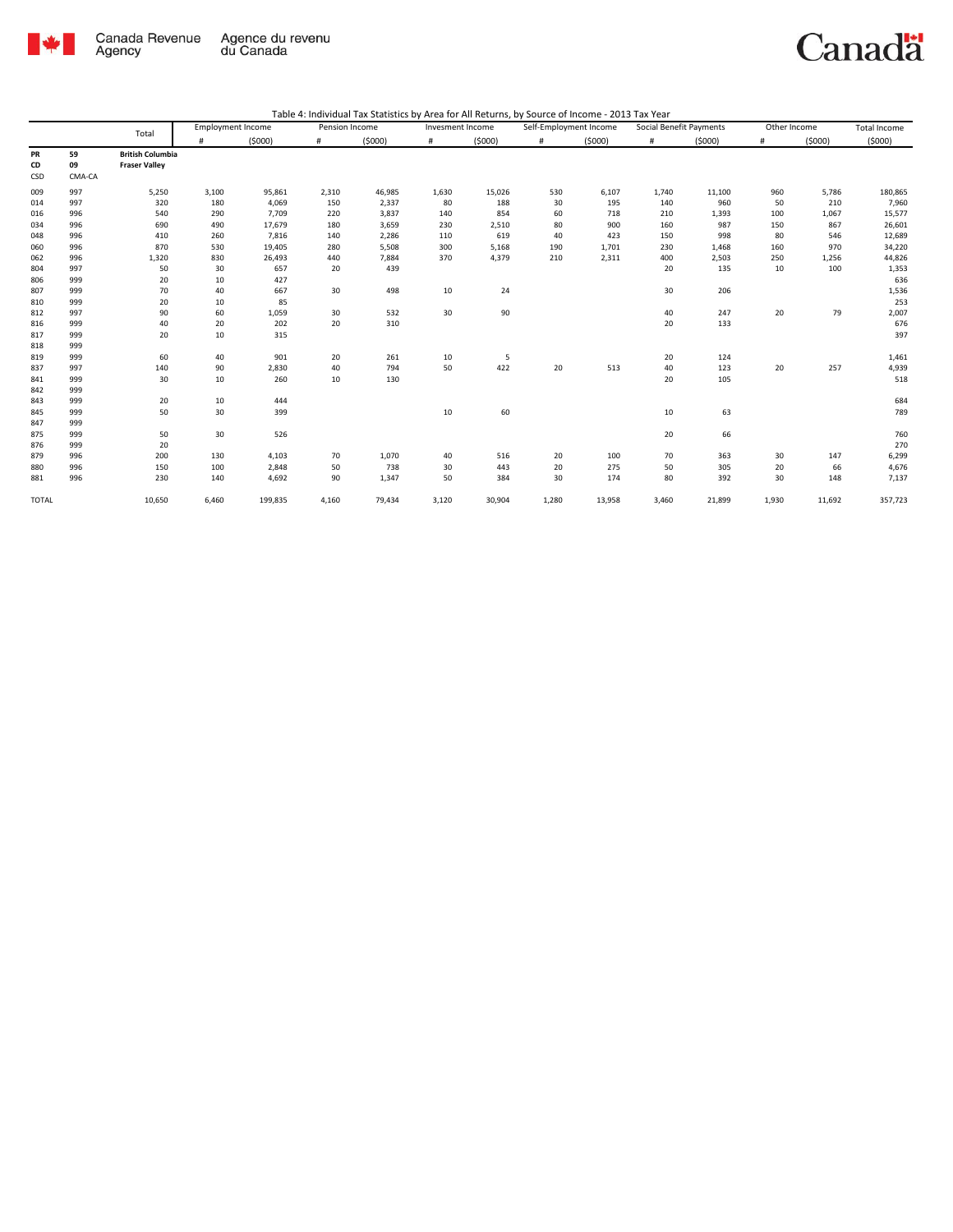

Canada Revenue<br>Agency Agence du revenu<br>du Canada Canadä

|              |        | Total                   | <b>Employment Income</b> |         | Pension Income |         | Invesment Income |         | Self-Employment Income |        | Social Benefit Payments |        | Other Income |        | Total Income |
|--------------|--------|-------------------------|--------------------------|---------|----------------|---------|------------------|---------|------------------------|--------|-------------------------|--------|--------------|--------|--------------|
|              |        |                         |                          | (\$000) |                | (5000)  |                  | (5000)  | #                      | (5000) |                         | (5000) |              | (5000) | (5000)       |
| PR           | 59     | <b>British Columbia</b> |                          |         |                |         |                  |         |                        |        |                         |        |              |        |              |
| CD           | 17     | Capital                 |                          |         |                |         |                  |         |                        |        |                         |        |              |        |              |
| CSD          | CMA-CA |                         |                          |         |                |         |                  |         |                        |        |                         |        |              |        |              |
| 027          | 997    | 8,520                   | 4,400                    | 135,355 | 3.840          | 102,609 | 4,100            | 97,685  | 2,250                  | 30,439 | 1,650                   | 9,002  | 2,450        | 19,458 | 394,548      |
| 029          | 997    | 4,030                   | 1,790                    | 50,628  | 2,390          | 63,865  | 2,060            | 28,329  | 1,020                  | 11,849 | 800                     | 4,052  | 1,250        | 10,126 | 168,847      |
| 056          | 997    | 160                     | 110                      | 2,881   | 40             | 846     | 40               | 537     | 30                     | 285    | 60                      | 416    | 20           | 153    | 5,120        |
| 815          | 999    | 60                      | 40                       | 1,132   | 20             | 352     | 20               | 60      |                        |        | 20                      | 136    |              |        | 1,775        |
| <b>TOTAL</b> |        | 12,770                  | 6,350                    | 189,996 | 6,290          | 167,673 | 6,220            | 126,611 | 3,290                  | 42,573 | 2,530                   | 13,606 | 3,730        | 29,736 | 570,289      |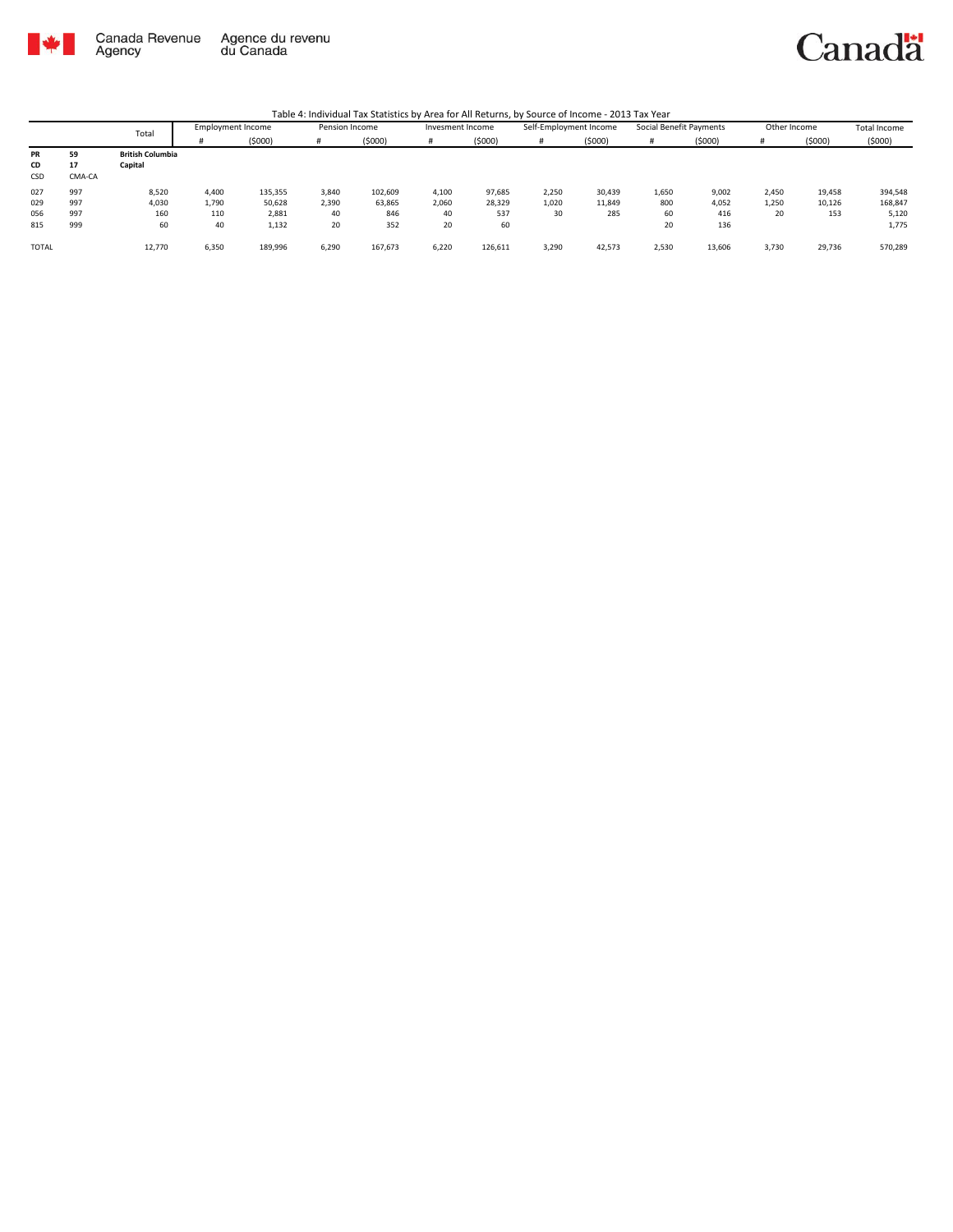

| Table 4: Individual Tax Statistics by Area for All Returns, by Source of Income - 2013 Tax Year |  |  |
|-------------------------------------------------------------------------------------------------|--|--|
|                                                                                                 |  |  |

|       |        | Total                   | <b>Employment Income</b> |         | Pension Income |         | Invesment Income |         | Self-Employment Income |        | Social Benefit Payments |        | Other Income |        | Total Income |
|-------|--------|-------------------------|--------------------------|---------|----------------|---------|------------------|---------|------------------------|--------|-------------------------|--------|--------------|--------|--------------|
|       |        |                         | #                        | (5000)  | #              | (5000)  | #                | (5000)  | #                      | (5000) | #                       | (5000) | #            | (5000) | (5000)       |
| PR    | 59     | <b>British Columbia</b> |                          |         |                |         |                  |         |                        |        |                         |        |              |        |              |
| CD    | 19     | <b>Cowichan Valley</b>  |                          |         |                |         |                  |         |                        |        |                         |        |              |        |              |
| CSD   | CMA-CA |                         |                          |         |                |         |                  |         |                        |        |                         |        |              |        |              |
| 015   | 997    | 1,890                   | 1,080                    | 38,451  | 960            | 25,004  | 930              | 11,891  | 250                    | 2,479  | 380                     | 2,394  | 590          | 4,074  | 84,293       |
| 016   | 997    | 3,280                   | 1,980                    | 64,889  | 1,390          | 27,615  | 970              | 6,226   | 340                    | 3,321  | 1,160                   | 8,634  | 740          | 4,244  | 114,928      |
| 017   | 996    | 2,040                   | 1,260                    | 45,110  | 890            | 20,590  | 870              | 9,213   | 300                    | 3,187  | 510                     | 3,037  | 570          | 3,434  | 84,571       |
| 021   | 997    | 7,050                   | 4,440                    | 167,100 | 3,140          | 75,289  | 2,650            | 16,756  | 690                    | 8,928  | 1,820                   | 11,278 | 1,860        | 11,267 | 290,617      |
| 033   | 997    | 900                     | 570                      | 17,421  | 370            | 7,661   | 270              | 1,518   | 130                    | 1,592  | 300                     | 2,267  | 210          | 1,809  | 32,268       |
| 035   | 997    | 580                     | 330                      | 11,372  | 280            | 6,338   | 210              | 2,147   | 70                     | 995    | 170                     | 1,244  | 140          | 1,132  | 23,229       |
| 043   | 996    | 3,340                   | 2,150                    | 88,167  | 1,410          | 37,088  | 1,440            | 21,360  | 490                    | 6,909  | 610                     | 3,352  | 1,030        | 6,813  | 163,689      |
| 046   | 996    | 6,680                   | 4,860                    | 205,341 | 1,840          | 40,476  | 2,220            | 30,306  | 1,080                  | 12,698 | 1,540                   | 9,004  | 1,800        | 9,471  | 307,296      |
| 049   | 996    | 4,560                   | 2,630                    | 102,005 | 2,290          | 68,153  | 2,220            | 31,617  | 640                    | 8,399  | 870                     | 4,976  | 1,450        | 9,290  | 224,439      |
| 804   | 997    | 260                     | 150                      | 903     | 40             | 400     |                  |         |                        |        | 140                     | 757    | 20           | 59     | 2,149        |
| 809   | 998    | 230                     | 160                      | 344     | 20             | 193     |                  |         |                        |        | 70                      | 272    |              |        | 856          |
| 815   | 999    | 60                      | 40                       | 1,553   | 20             | 535     | 30               | 545     |                        |        | 10                      | 67     | 20           | 144    | 2,844        |
| 816   | 999    | 20                      | 10                       | 73      |                |         |                  |         |                        |        |                         |        |              |        | 205          |
| TOTAL |        | 30,890                  | 19,660                   | 742,727 | 12,650         | 309,341 | 11,810           | 131,584 | 4,000                  | 48,586 | 7,570                   | 47,283 | 8,430        | 51,773 | 1,331,415    |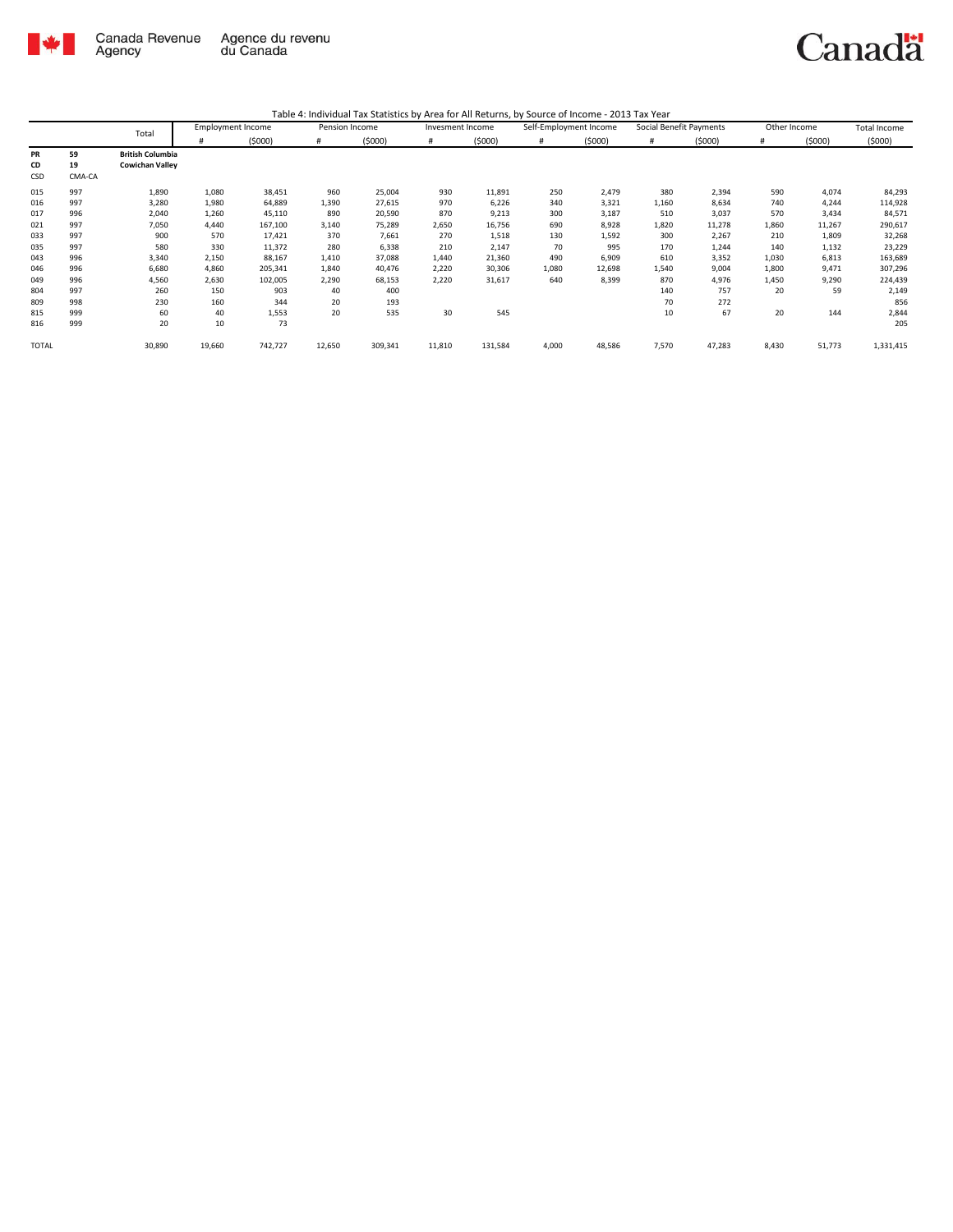

|       |        | Total                   | Employment Income |         | Pension Income |         | Invesment Income |         | Self-Employment Income |        | Social Benefit Payments |        | Other Income |        | <b>Total Income</b> |
|-------|--------|-------------------------|-------------------|---------|----------------|---------|------------------|---------|------------------------|--------|-------------------------|--------|--------------|--------|---------------------|
|       |        |                         |                   | (5000)  | #              | (5000)  |                  | (5000)  | #                      | (5000) |                         | (5000) | #            | (5000) | (5000)              |
| PR    | 59     | <b>British Columbia</b> |                   |         |                |         |                  |         |                        |        |                         |        |              |        |                     |
| CD    | 21     | Nanaimo                 |                   |         |                |         |                  |         |                        |        |                         |        |              |        |                     |
| CSD   | CMA-CA |                         |                   |         |                |         |                  |         |                        |        |                         |        |              |        |                     |
| 014   | 997    | 3,450                   | 1,550             | 46,140  | 1,940          | 47,991  | 1,640            | 16,360  | 810                    | 9,879  | 770                     | 4,762  | 1,030        | 9,203  | 134,334             |
| 030   | 996    | 5,320                   | 2,790             | 108,182 | 2,890          | 86,275  | 2,940            | 54,736  | 790                    | 12,036 | 960                     | 5,876  | 1,760        | 13,100 | 280,205             |
| 032   | 996    | 5,660                   | 3,440             | 111.703 | 2.000          | 38,287  | 1,900            | 19,519  | 970                    | 13.870 | 1,720                   | 10,697 | 1.420        | 6,797  | 200,874             |
| 036   | 996    | 3,160                   | 1,570             | 46,278  | 1,690          | 36,821  | 1,330            | 12,400  | 490                    | 6,947  | 880                     | 5,339  | 810          | 4,874  | 112,660             |
| 806   | 999    | 30                      | 30                | 649     |                |         |                  |         |                        |        | 10                      | 76     |              |        | 904                 |
|       |        |                         |                   |         |                |         |                  |         |                        |        |                         |        |              |        |                     |
| TOTAL |        | 17,620                  | 9,380             | 312,953 | 8,510          | 209,374 | 7,800            | 103,016 | 3,050                  | 42,732 | 4,350                   | 26,750 | 5,030        | 33,974 | 728,977             |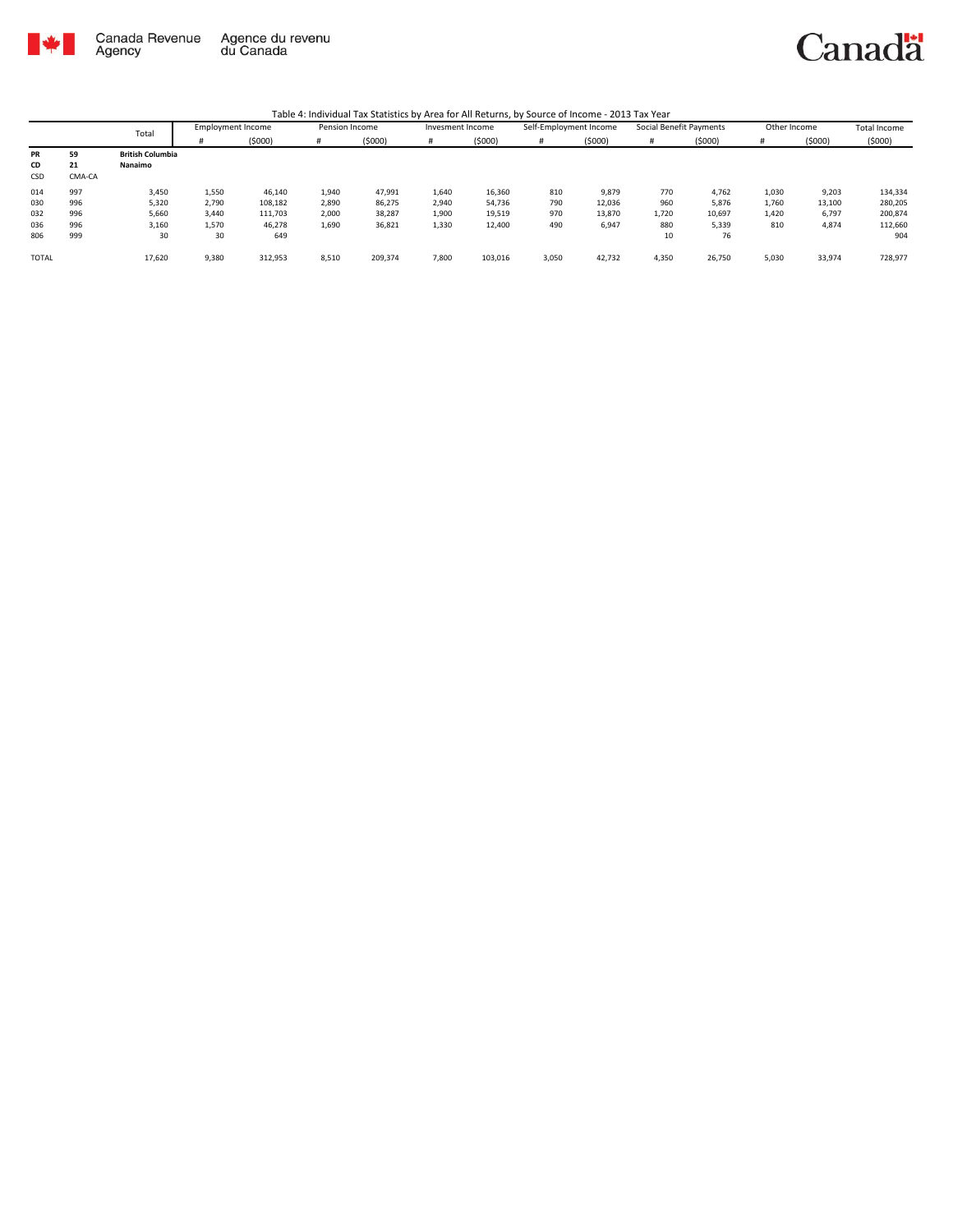

|              |        | Total                   | <b>Employment Income</b> |        | Pension Income |        | Invesment Income |        | Self-Employment Income |        | Social Benefit Payments |        | Other Income |        | <b>Total Income</b> |
|--------------|--------|-------------------------|--------------------------|--------|----------------|--------|------------------|--------|------------------------|--------|-------------------------|--------|--------------|--------|---------------------|
|              |        |                         | #                        | (5000) | #              | (5000) | #                | (5000) | #                      | (5000) | #                       | (5000) | #            | (5000) | (5000)              |
| PR           | 59     | <b>British Columbia</b> |                          |        |                |        |                  |        |                        |        |                         |        |              |        |                     |
| CD           | 23     | Alberni-Clayoquot       |                          |        |                |        |                  |        |                        |        |                         |        |              |        |                     |
| CSD          | CMA-CA |                         |                          |        |                |        |                  |        |                        |        |                         |        |              |        |                     |
| 019          | 998    | 1,660                   | 1,250                    | 36,149 | 430            | 7,897  | 500              | 4,379  | 290                    | 3,976  | 580                     | 3,590  | 360          | 1,458  | 57,449              |
| 025          | 998    | 1,770                   | 1,360                    | 37,458 | 310            | 5,755  | 500              | 5,125  | 370                    | 6,389  | 460                     | 2,301  | 440          | 1,353  | 58,380              |
| 047          | 998    | 150                     | 90                       | 1,888  | 50             | 947    | 50               | 262    | 30                     | 416    | 50                      | 273    | 20           | 107    | 3,893               |
| 049          | 998    |                         |                          |        |                |        |                  |        |                        |        |                         |        |              |        |                     |
| 803          | 999    | 60                      | 50                       | 1,073  | 20             | 398    | 20               | 337    |                        |        | 20                      | 124    | 10           | 52     | 1,983               |
| 805          | 999    | 20                      | 10                       | 355    |                |        | 10               | 8      |                        |        |                         |        |              |        | 493                 |
| 808          | 997    | 340                     | 260                      | 1,466  | 40             | 375    | 10               | 68     | 10                     | 57     | 130                     | 512    | 20           | 22     | 2,499               |
| 809          | 999    |                         |                          |        |                |        |                  |        |                        |        |                         |        |              |        |                     |
| <b>TOTAL</b> |        | 4,020                   | 3,030                    | 78,460 | 860            | 15,485 | 1,090            | 10,216 | 720                    | 11,135 | 1,250                   | 6,834  | 860          | 3,012  | 125,143             |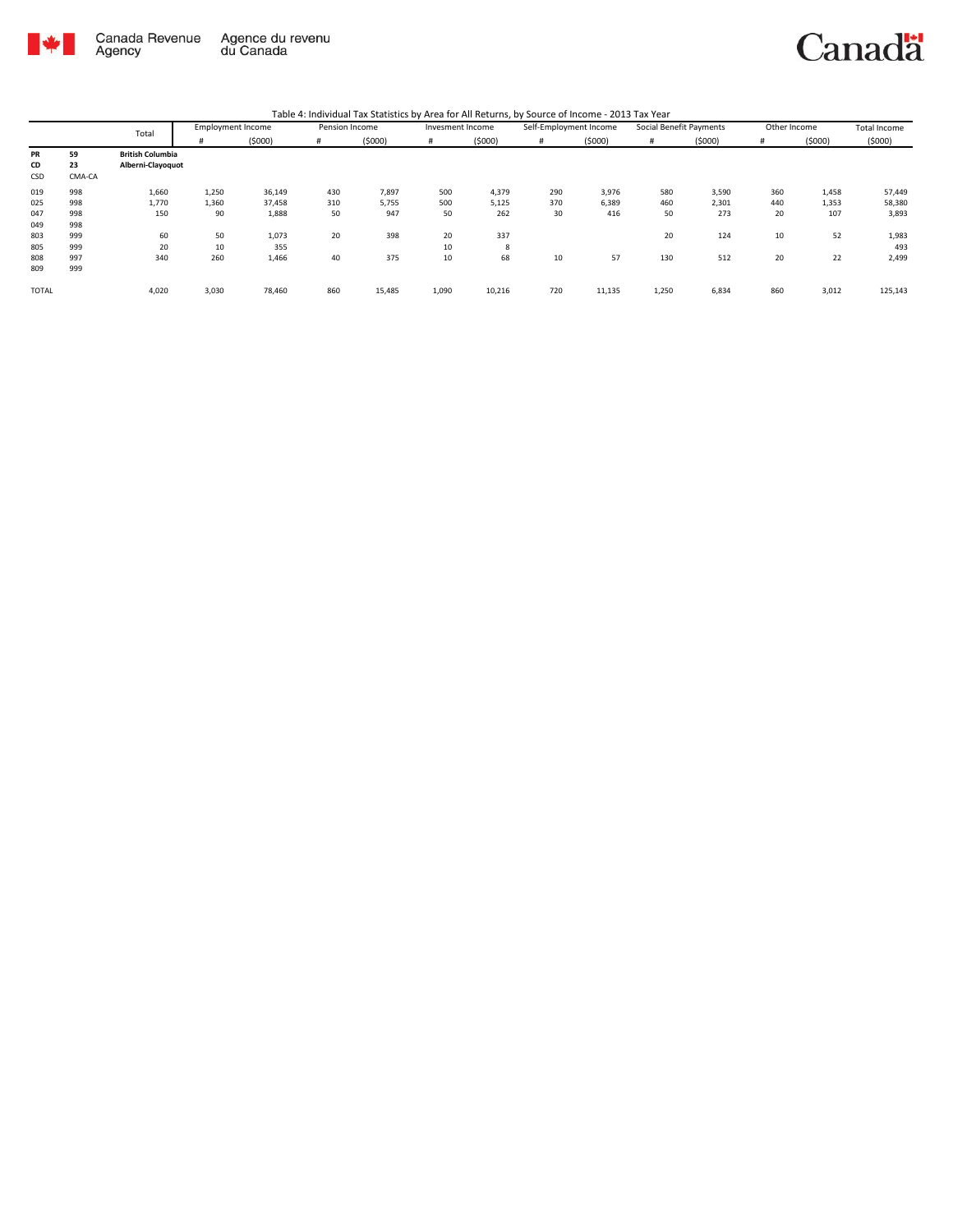

| Table 4: Individual Tax Statistics by Area for All Returns, by Source of Income - 2013 Tax Year |  |  |
|-------------------------------------------------------------------------------------------------|--|--|
|                                                                                                 |  |  |

|       |        | Total                   | <b>Employment Income</b> |         | Pension Income |        | Invesment Income |        | Self-Employment Income |        | Social Benefit Payments |        | Other Income |        | <b>Total Income</b> |
|-------|--------|-------------------------|--------------------------|---------|----------------|--------|------------------|--------|------------------------|--------|-------------------------|--------|--------------|--------|---------------------|
|       |        |                         | #                        | (5000)  | #              | (5000) |                  | (5000) | #                      | (5000) |                         | (5000) | Ħ            | (5000) | (5000)              |
| PR    | 59     | <b>British Columbia</b> |                          |         |                |        |                  |        |                        |        |                         |        |              |        |                     |
| CD    | 24     | Strathcona              |                          |         |                |        |                  |        |                        |        |                         |        |              |        |                     |
| CSD   | CMA-CA |                         |                          |         |                |        |                  |        |                        |        |                         |        |              |        |                     |
| 025   | 997    | 1,090                   | 760                      | 27,152  | 420            | 8,605  | 300              | 1,921  | 80                     | 538    | 390                     | 2,313  | 190          | 817    | 41,347              |
| 029   | 999    | 90                      | 60                       | 1,075   | 30             | 402    | 20               | 174    |                        |        | 40                      | 250    |              |        | 1,930               |
| 030   | 997    | 240                     | 130                      | 3,995   | 110            | 1,966  | 70               | 280    | 30                     | 149    | 90                      | 668    | 40           | 151    | 7,209               |
| 039   | 997    | 250                     | 140                      | 4,836   | 120            | 2,166  | 70               | 311    | 30                     | 446    | 80                      | 498    | 40           | 361    | 8,617               |
| 048   | 996    | 1,000                   | 570                      | 21,765  | 470            | 8,688  | 370              | 6,344  | 120                    | 1,188  | 350                     | 2,420  | 200          | 1,875  | 42,280              |
| 052   | 998    | 820                     | 360                      | 7,261   | 360            | 6,412  | 340              | 3,007  | 280                    | 3,277  | 260                     | 1,404  | 190          | 730    | 22,091              |
| 054   | 997    | 2,200                   | 1,210                    | 35,880  | 950            | 19,248 | 870              | 13,433 | 460                    | 5,627  | 620                     | 3,539  | 500          | 8,080  | 85,808              |
| 806   | 998    | 100                     | 70                       | 666     | 20             | 233    | 10               | 88     | $10 -$                 | 66     | 40                      | 208    | 10           | 19     | 1,148               |
| 814   | 999    |                         |                          |         |                |        |                  |        |                        |        |                         |        |              |        |                     |
| 833   | 999    | 20                      | 20                       | 303     |                |        |                  |        |                        |        |                         |        |              |        | 430                 |
| 836   | 999    | 40                      | 30                       | 478     | 10             | 221    |                  |        |                        |        | 20                      | 190    |              |        | 1,002               |
| TOTAL |        | 5,840                   | 3,330                    | 103,412 | 2,490          | 47,966 | 2,050            | 25,599 | 1,020                  | 11,250 | 1,900                   | 11,569 | 1,190        | 12,083 | 211,863             |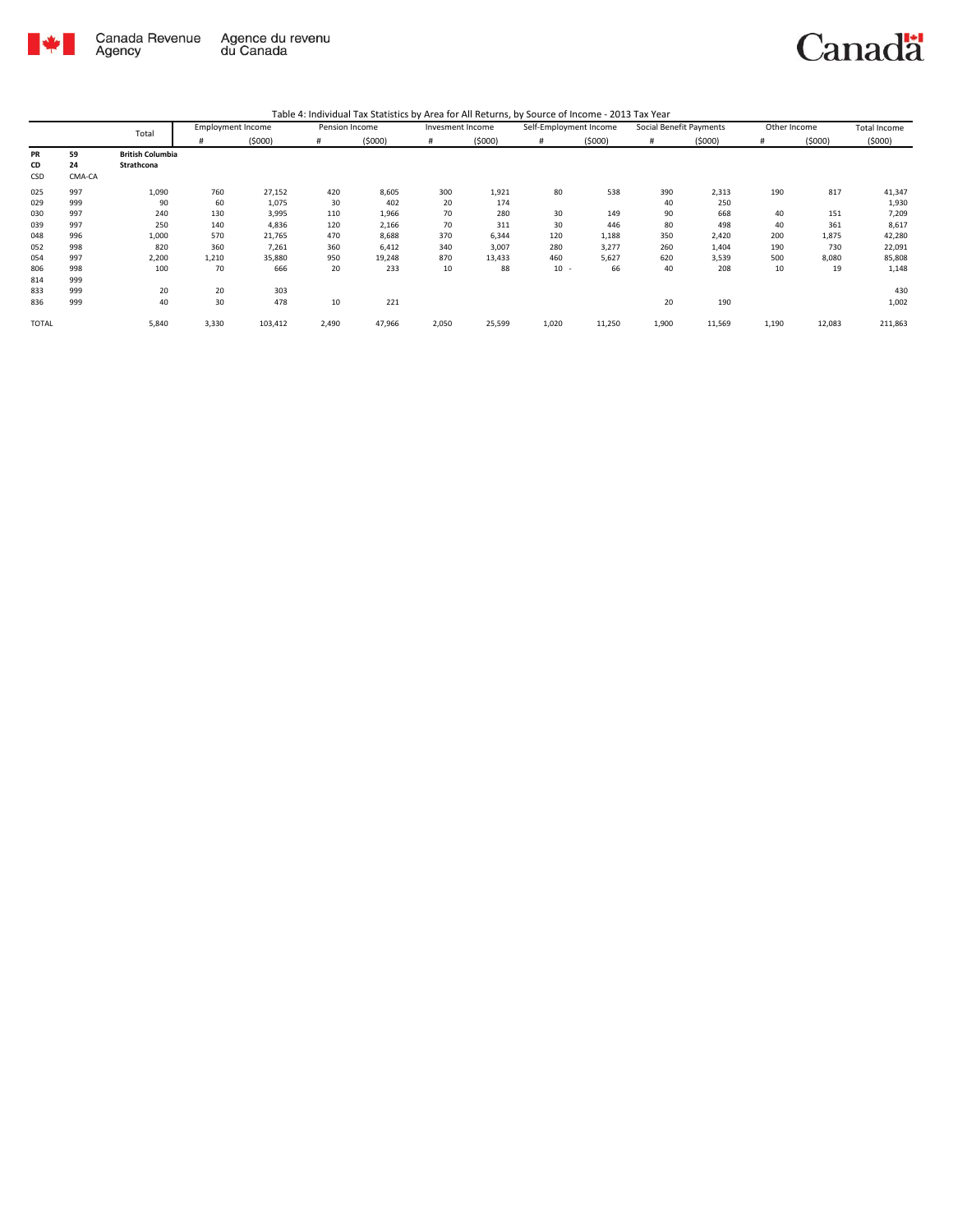

Canada Revenue<br>Agency Agence du revenu<br>du Canada

#### Canadä

|           |        | Total                   | <b>Employment Income</b> |         | Pension Income |        | Invesment Income |        | Self-Employment Income |        | Social Benefit Payments |        | Other Income |        | Total Income |
|-----------|--------|-------------------------|--------------------------|---------|----------------|--------|------------------|--------|------------------------|--------|-------------------------|--------|--------------|--------|--------------|
|           |        |                         |                          | (5000)  |                | (5000) |                  | (5000) |                        | (5000) |                         | (5000) |              | (5000) | (5000)       |
| <b>PR</b> | 59     | <b>British Columbia</b> |                          |         |                |        |                  |        |                        |        |                         |        |              |        |              |
| CD        | 26     | <b>Comox Valley</b>     |                          |         |                |        |                  |        |                        |        |                         |        |              |        |              |
| CSD       | CMA-CA |                         |                          |         |                |        |                  |        |                        |        |                         |        |              |        |              |
| 024       | 996    | 6,480                   | 4.230                    | 154,942 | 2.440          | 52,334 | 2,580            | 28,950 | 1,070                  | 11.391 | 1,660                   | 9,998  | 1.680        | 10,073 | 267,688      |
| TOTAL     |        | 6,480                   | 4.230                    | 154,942 | 2.440          | 52,334 | 2.580            | 28,950 | 1,070                  | 11.391 | 1,660                   | 9,998  | 1.680        | 10,073 | 267,688      |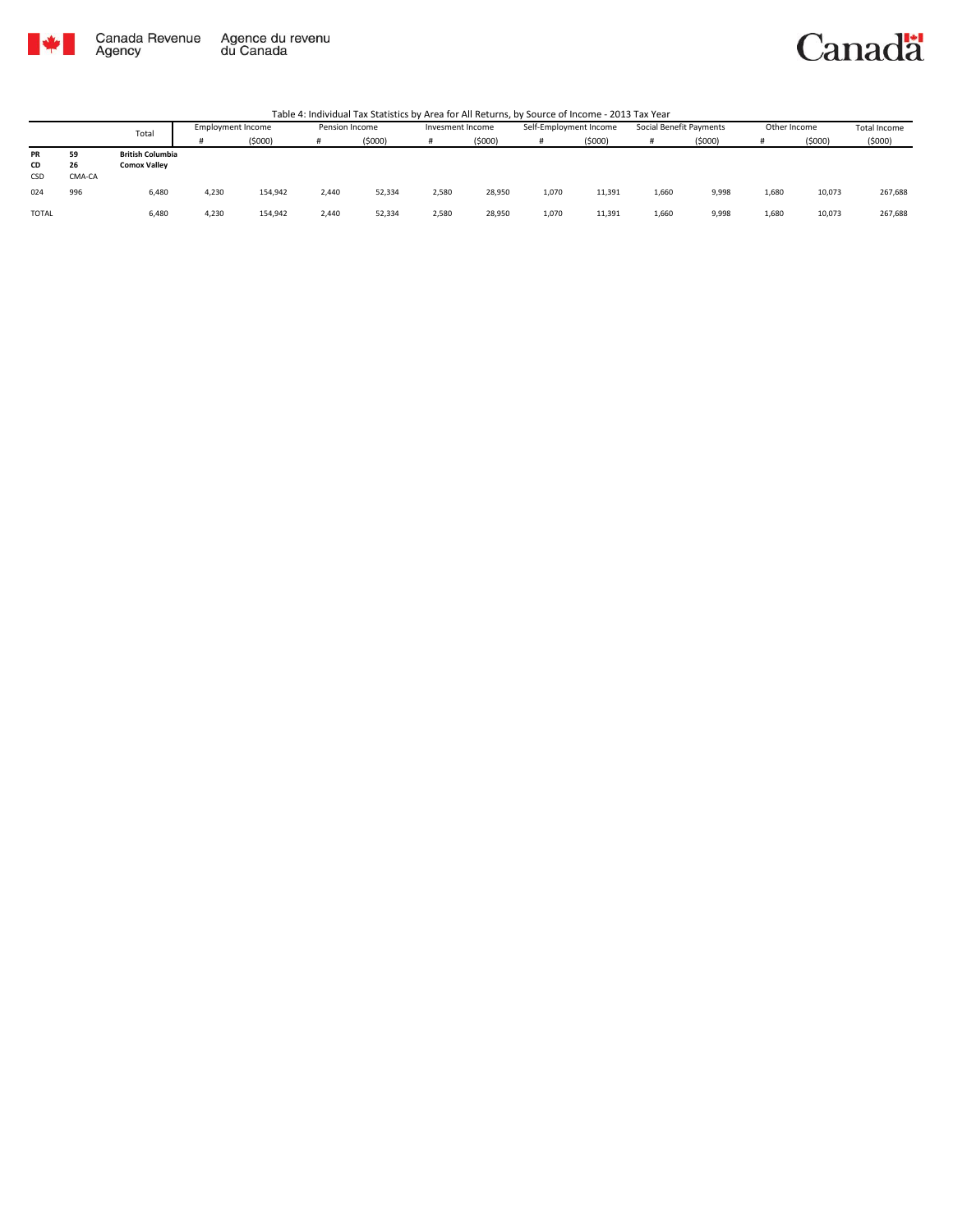

Canada Revenue<br>Agency Agence du revenu<br>du Canada



|              |        |                         |                          |        |                |        |                  |        | <i>.</i>               |        |                         |        |              |        |              |
|--------------|--------|-------------------------|--------------------------|--------|----------------|--------|------------------|--------|------------------------|--------|-------------------------|--------|--------------|--------|--------------|
|              |        | Total                   | <b>Employment Income</b> |        | Pension Income |        | Invesment Income |        | Self-Employment Income |        | Social Benefit Payments |        | Other Income |        | Total Income |
|              |        |                         |                          | (5000) | #              | (5000) |                  | (5000) | #                      | (5000) |                         | (5000) |              | (5000) | (5000)       |
| PR           | 59     | <b>British Columbia</b> |                          |        |                |        |                  |        |                        |        |                         |        |              |        |              |
| CD           | 27     | <b>Powell River</b>     |                          |        |                |        |                  |        |                        |        |                         |        |              |        |              |
| CSD          | CMA-CA |                         |                          |        |                |        |                  |        |                        |        |                         |        |              |        |              |
| 010          | 996    | 720                     | 370                      | 10,100 | 350            | 6,712  | 310              | 2,465  | 160                    | 1,780  | 220                     | 1,505  | 210          | 1,413  | 23,976       |
| 018          | 997    | 860                     | 420                      | 13,544 | 440            | 8,897  | 330              | 2,348  | 110                    | 1,219  | 260                     | 1,441  | 200          | 1,035  | 28,483       |
| 020          | 997    | 330                     | 130                      | 2,530  | 130            | 1,320  | 120              | 733    | 120                    | 1,533  | 100                     | 524    | 50           | 322    | 6,962        |
| 802          | 996    | 450                     | 290                      | 4,681  | 130            | 2,481  | 60               | 213    | 50                     | 467    | 220                     | 1,497  | 70           | 262    | 9,601        |
| <b>TOTAL</b> |        | 2,370                   | 1,200                    | 30,855 | 1,050          | 19,410 | 820              | 5,759  | 440                    | 4,999  | 810                     | 4,967  | 520          | 3,033  | 69,022       |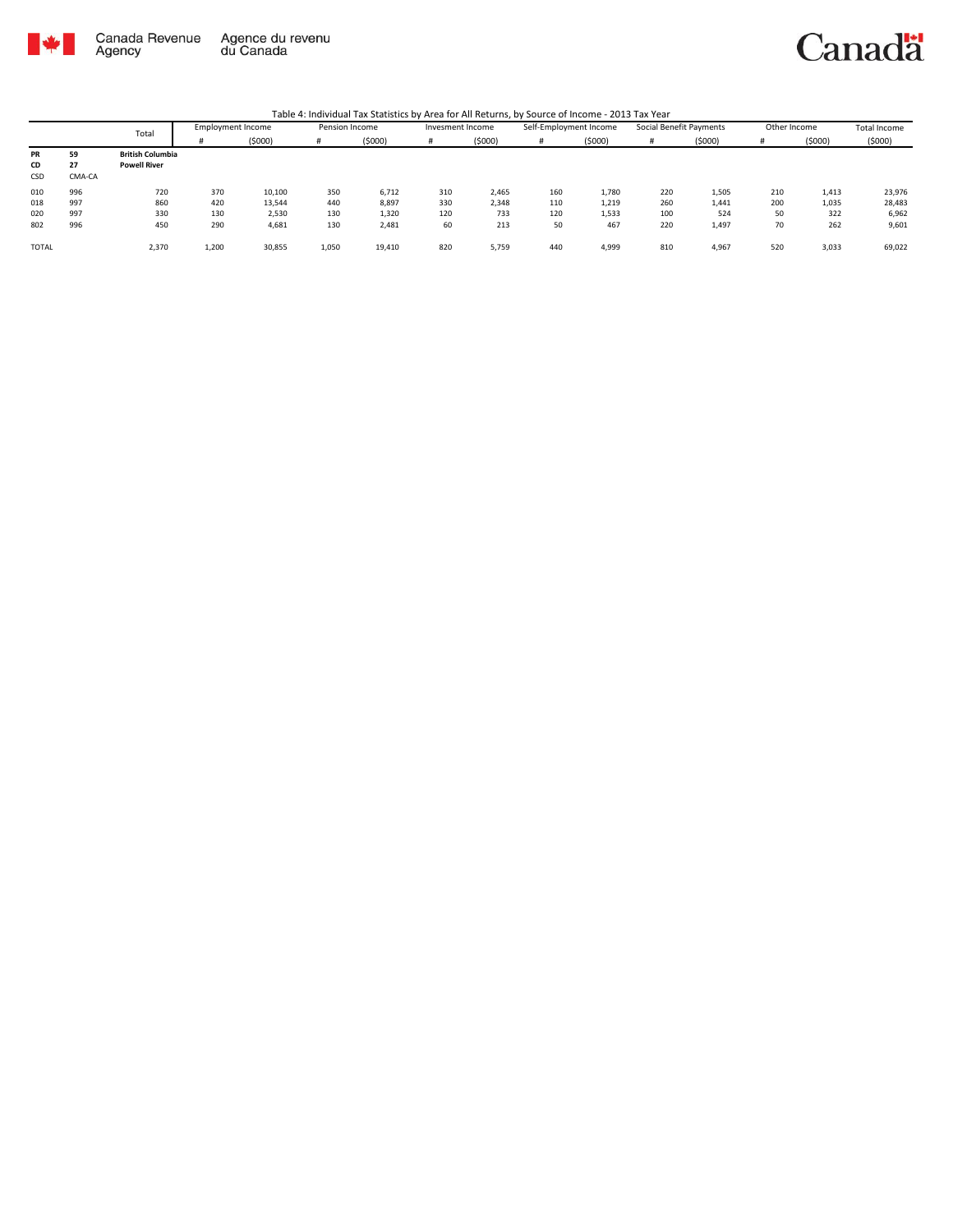

|              |        | Total                   | <b>Employment Income</b> |         | Pension Income |         | Invesment Income |         | Self-Employment Income |        | Social Benefit Payments |        | Other Income |        | <b>Total Income</b> |
|--------------|--------|-------------------------|--------------------------|---------|----------------|---------|------------------|---------|------------------------|--------|-------------------------|--------|--------------|--------|---------------------|
|              |        |                         |                          | (5000)  | #              | (5000)  | #                | (5000)  | #                      | (5000) | #                       | (5000) | #            | (5000) | (5000)              |
| <b>PR</b>    | 59     | <b>British Columbia</b> |                          |         |                |         |                  |         |                        |        |                         |        |              |        |                     |
| CD           | 29     | <b>Sunshine Coast</b>   |                          |         |                |         |                  |         |                        |        |                         |        |              |        |                     |
| CSD          | CMA-CA |                         |                          |         |                |         |                  |         |                        |        |                         |        |              |        |                     |
| 005          | 997    | 4,660                   | 2,730                    | 99,640  | 2,050          | 47,471  | 1,900            | 18,614  | 760                    | 11,004 | 1,160                   | 6,891  | 1,180        | 7,109  | 190,729             |
| 011          | 997    | 8,530                   | 4,820                    | 158,164 | 3,960          | 97,987  | 3,620            | 44,298  | 1,420                  | 19,676 | 2,120                   | 12,775 | 2,220        | 13,898 | 346,799             |
| 018          | 997    | 2,190                   | 1,090                    | 33,718  | 1,150          | 26,685  | 1,000            | 16,798  | 460                    | 6,078  | 540                     | 3,321  | 540          | 3,580  | 90,180              |
| 022          | 997    | 2,020                   | 1,130                    | 37,800  | 910            | 23,744  | 930              | 11,510  | 450                    | 6,190  | 410                     | 2,476  | 580          | 4,245  | 85,965              |
| 024          | 997    | 2,620                   | 1,540                    | 57,124  | 940            | 21,329  | 1,170            | 20,279  | 700                    | 10,607 | 510                     | 2,836  | 700          | 5,282  | 117,457             |
| 026          | 997    | 2,690                   | 1,720                    | 54,769  | 960            | 19,383  | 810              | 6,149   | 400                    | 5,614  | 730                     | 4,130  | 560          | 3,394  | 93,439              |
| 028          | 997    | 1.750                   | 1,060                    | 41,624  | 710            | 18,694  | 760              | 9,372   | 350                    | 7,376  | 350                     | 1,888  | 460          | 2,695  | 81,649              |
| 803          | 998    | 400                     | 200                      | 7,042   | 220            | 5,268   | 150              | 960     | 60                     | 423    | 120                     | 689    | 100          | 1,141  | 15,523              |
| <b>TOTAL</b> |        | 24,850                  | 14,290                   | 489,882 | 10,900         | 260,562 | 10,350           | 127,978 | 4,590                  | 66,968 | 5,930                   | 35,006 | 6,330        | 41,344 | 1,021,740           |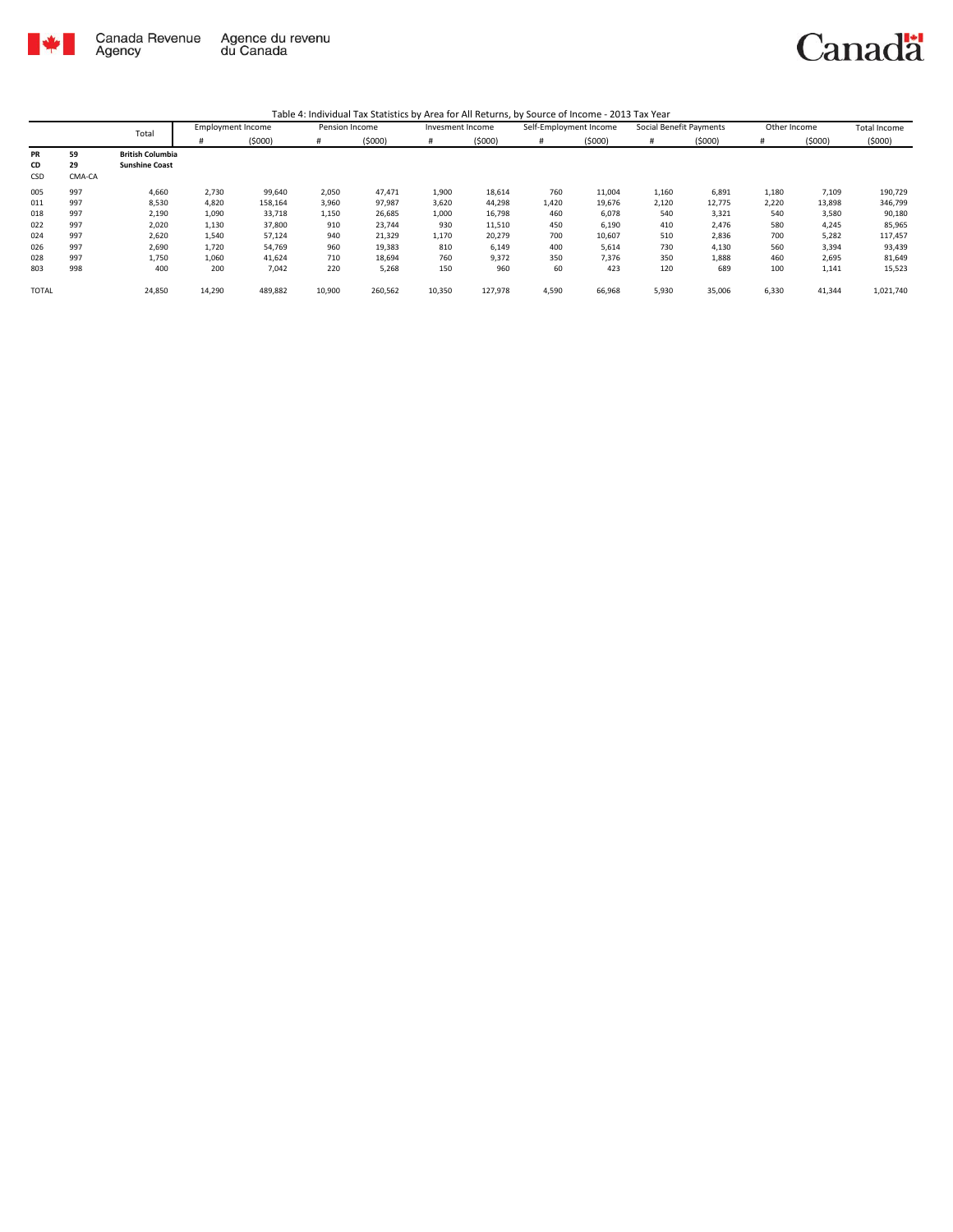

| Table 4: Individual Tax Statistics by Area for All Returns, by Source of Income - 2013 Tax Year |  |
|-------------------------------------------------------------------------------------------------|--|
|-------------------------------------------------------------------------------------------------|--|

|              |        | Total                   | <b>Employment Income</b> |         | Pension Income |        | Invesment Income |        | Self-Employment Income |        | Social Benefit Payments |        | Other Income |        | <b>Total Income</b> |
|--------------|--------|-------------------------|--------------------------|---------|----------------|--------|------------------|--------|------------------------|--------|-------------------------|--------|--------------|--------|---------------------|
|              |        |                         | #                        | (5000)  | #              | (5000) | #                | (5000) | #                      | (5000) | #                       | (5000) | #            | (5000) | (5000)              |
| <b>PR</b>    | 59     | <b>British Columbia</b> |                          |         |                |        |                  |        |                        |        |                         |        |              |        |                     |
| CD           | 31     | Squamish-Lillooet       |                          |         |                |        |                  |        |                        |        |                         |        |              |        |                     |
| CSD          | CMA-CA |                         |                          |         |                |        |                  |        |                        |        |                         |        |              |        |                     |
| 012          | 998    | 2,280                   | 1,810                    | 71,325  | 290            | 5,214  | 690              | 6,502  | 520                    | 7,244  | 630                     | 3,350  | 420          | 1,878  | 95,513              |
| 017          | 998    | 820                     | 600                      | 14,233  | 150            | 2,461  | 160              | 3,806  | 150                    | 2,068  | 220                     | 1,211  | 120          | 419    | 24,199              |
| 020          | 997    | 10,250                  | 8,520                    | 290,058 | 990            | 26,609 | 3,190            | 81,454 | 1,780                  | 31,581 | 1,410                   | 7,119  | 1,700        | 13,471 | 450,292             |
| 021          | 996    | 830                     | 570                      | 26,489  | 200            | 5,851  | 330              | 6,747  | 190                    | 4,001  | 130                     | 832    | 220          | 1,988  | 45,908              |
| 026          | 998    |                         |                          |         |                |        |                  |        |                        |        |                         |        |              |        |                     |
| 032          | 997    | 140                     | 100                      | 2,784   | 60             | 1,136  | 50               | 157    | 30                     | 168    | 50                      | 367    | 40           | 90     | 4,702               |
| 034          | 998    | 100                     | 70                       | 812     | 50             | 874    | 30               | 102    |                        |        | 30                      | 162    | 20           | 66     | 2,016               |
| 812          | 999    | 70                      | 50                       | 521     |                |        |                  |        |                        |        | 20                      | 115    |              |        | 833                 |
| 829          | 999    |                         |                          |         |                |        |                  |        |                        |        |                         |        |              |        |                     |
| 831          | 998    | 70                      | 60                       | 615     | 10             | 132    |                  |        |                        |        | 10                      | 69     | 10           | 34     | 846                 |
| 843          | 998    | 800                     | 620                      | 9,286   | 110            | 1,209  | 80               | 324    | 60                     | 1,303  | 260                     | 1,519  | 80           | 293    | 13,933              |
| 844          | 999    |                         |                          |         |                |        |                  |        |                        |        |                         |        |              |        |                     |
| <b>TOTAL</b> |        | 15,370                  | 12,370                   | 416,201 | 1,860          | 43,548 | 4,530            | 99,135 | 2,740                  | 46,565 | 2,760                   | 14,745 | 2,620        | 18,261 | 638,455             |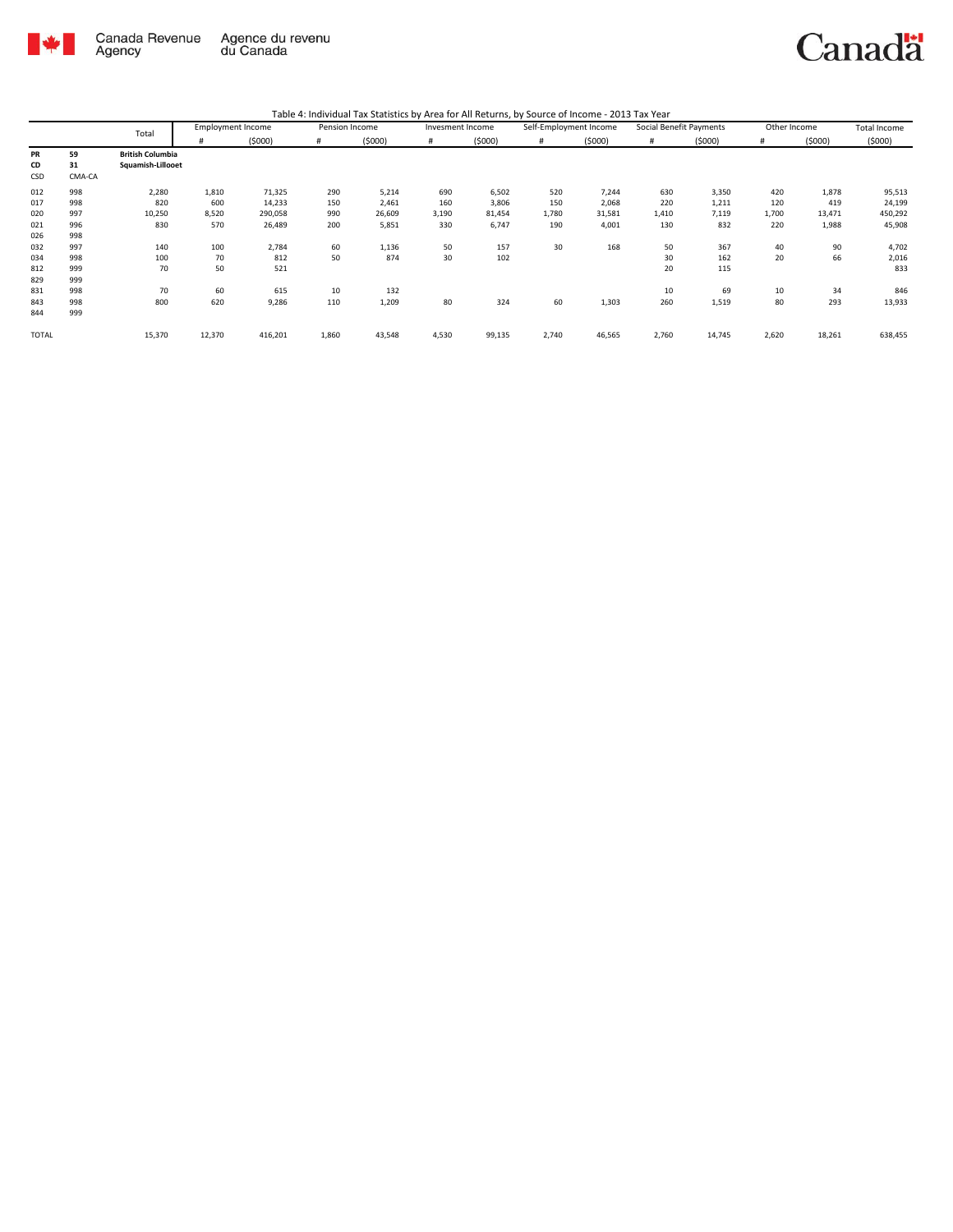

|  |  | Table 4: Individual Tax Statistics by Area for All Returns, by Source of Income - 2013 Tax Year |
|--|--|-------------------------------------------------------------------------------------------------|
|--|--|-------------------------------------------------------------------------------------------------|

|                        |                    | Total                                             | <b>Employment Income</b> |         | Pension Income |         | Invesment Income |        | Self-Employment Income |        | Social Benefit Payments |        | Other Income |        | <b>Total Income</b> |
|------------------------|--------------------|---------------------------------------------------|--------------------------|---------|----------------|---------|------------------|--------|------------------------|--------|-------------------------|--------|--------------|--------|---------------------|
|                        |                    |                                                   | #                        | (5000)  | #              | (5000)  | #                | (5000) | $\#$                   | (5000) | #                       | (5000) | #            | (5000) | (5000)              |
| <b>PR</b><br>CD<br>CSD | 59<br>33<br>CMA-CA | <b>British Columbia</b><br><b>Thompson-Nicola</b> |                          |         |                |         |                  |        |                        |        |                         |        |              |        |                     |
| 006                    | 998                | 6,770                                             | 4,540                    | 160,529 | 2,330          | 44,990  | 1,960            | 16,711 | 520                    | 6,379  | 2,280                   | 14,125 | 1,800        | 6,863  | 249,596             |
| 008                    | 997                | 1,170                                             | 770                      | 29,355  | 440            | 8,333   | 340              | 5,179  | 120                    | 726    | 330                     | 1,878  | 330          | 1,155  | 46,627              |
| 012                    | 997                | 300                                               | 180                      | 5,964   | 120            | 2,098   | 100              | 408    | $50 -$                 | 3      | 90                      | 463    | 70           | 191    | 9,120               |
| 015<br>019             | 998<br>998         | 970                                               | 680                      | 8,989   | 270            | 4,457   | 150              | 519    | 70                     | 362    | 300                     | 1,514  | 110          | 513    | 16,354              |
| 024                    | 998                | 1,220                                             | 760                      | 24,257  | 510            | 8,941   | 280              | 2,308  | 130                    | 1,097  | 420                     | 2,261  | 280          | 1,141  | 40,004              |
| 032                    | 997                | 1,410                                             | 780                      | 22,808  | 690            | 13,558  | 460              | 3,110  | 250                    | 1,089  | 470                     | 2,798  | 320          | 1,590  | 44,953              |
| 037                    | 998                | 4,930                                             | 3,120                    | 88,229  | 1,960          | 37,808  | 1,370            | 10,538 | 520                    | 3,502  | 1,630                   | 9,104  | 1,300        | 4,855  | 154,035             |
| 060                    | 996                | 2,560                                             | 1,650                    | 64,714  | 980            | 19,656  | 940              | 18,054 | 620                    | 2,736  | 650                     | 3,682  | 690          | 4,176  | 113,018             |
| 067                    | 998                | 1,920                                             | 1,220                    | 44,834  | 760            | 14,247  | 590              | 4,846  | 270                    | 3,097  | 630                     | 3,609  | 550          | 1,967  | 72,600              |
| 068                    | 997                | 1,180                                             | 740                      | 26,004  | 480            | 9,066   | 340              | 2,943  | 150                    | 1,256  | 380                     | 2,417  | 320          | 1,103  | 42,788              |
| 070                    | 999                | 210                                               | 160                      | 5,187   | 60             | 880     | 40               | 101    | 20                     | 145    | 70                      | 777    | 40           | 294    | 7,384               |
| 072                    | 997                | 700                                               | 390                      | 13,190  | 330            | 5,734   | 230              | 2,083  | 160                    | 1,745  | 210                     | 1,200  | 200          | 840    | 24,793              |
| 074                    | 997                | 2,200                                             | 1,270                    | 40,035  | 1,010          | 18,603  | 610              | 3,977  | 260                    | 2,319  | 800                     | 4,786  | 580          | 2,484  | 72,204              |
| 802                    | 998                | 40                                                | 30                       | 802     |                |         |                  |        |                        |        | 10                      | 78     |              |        | 1,199               |
| 806                    | 997                | 60                                                | 50                       | 938     | 20             | 335     | 20               | 8,096  |                        |        | 20                      | 133    | 20           | 27     | 9,530               |
| 807                    | 997                | 250                                               | 170                      | 5,387   | 70             | 891     | 50               | 112    | 10                     | 157    | 80                      | 469    | 50           | 93     | 7,110               |
| 808                    | 998                | 60                                                | 40                       | 858     | 20             | 291     | 10               | 35     |                        |        | 30                      | 164    | 10           | 45     | 1,394               |
| 838                    | 997                | 20                                                | 20                       | 342     | 10             | 269     |                  |        |                        |        |                         |        |              |        | 713                 |
| 859                    | 999                | 30                                                | 20                       | 1,171   |                |         |                  |        |                        |        |                         |        | 10           | 63     | 1,901               |
| 872                    | 999                |                                                   |                          |         |                |         |                  |        |                        |        |                         |        |              |        |                     |
| 888                    | 999                |                                                   |                          |         |                |         |                  |        |                        |        |                         |        |              |        |                     |
| 889                    | 999                |                                                   |                          |         |                |         |                  |        |                        |        |                         |        |              |        |                     |
| <b>TOTAL</b>           |                    | 26,000                                            | 16,590                   | 544,020 | 10,070         | 190,478 | 7,500            | 79,499 | 3,160                  | 24,720 | 8,420                   | 49,591 | 6,690        | 27,545 | 915,853             |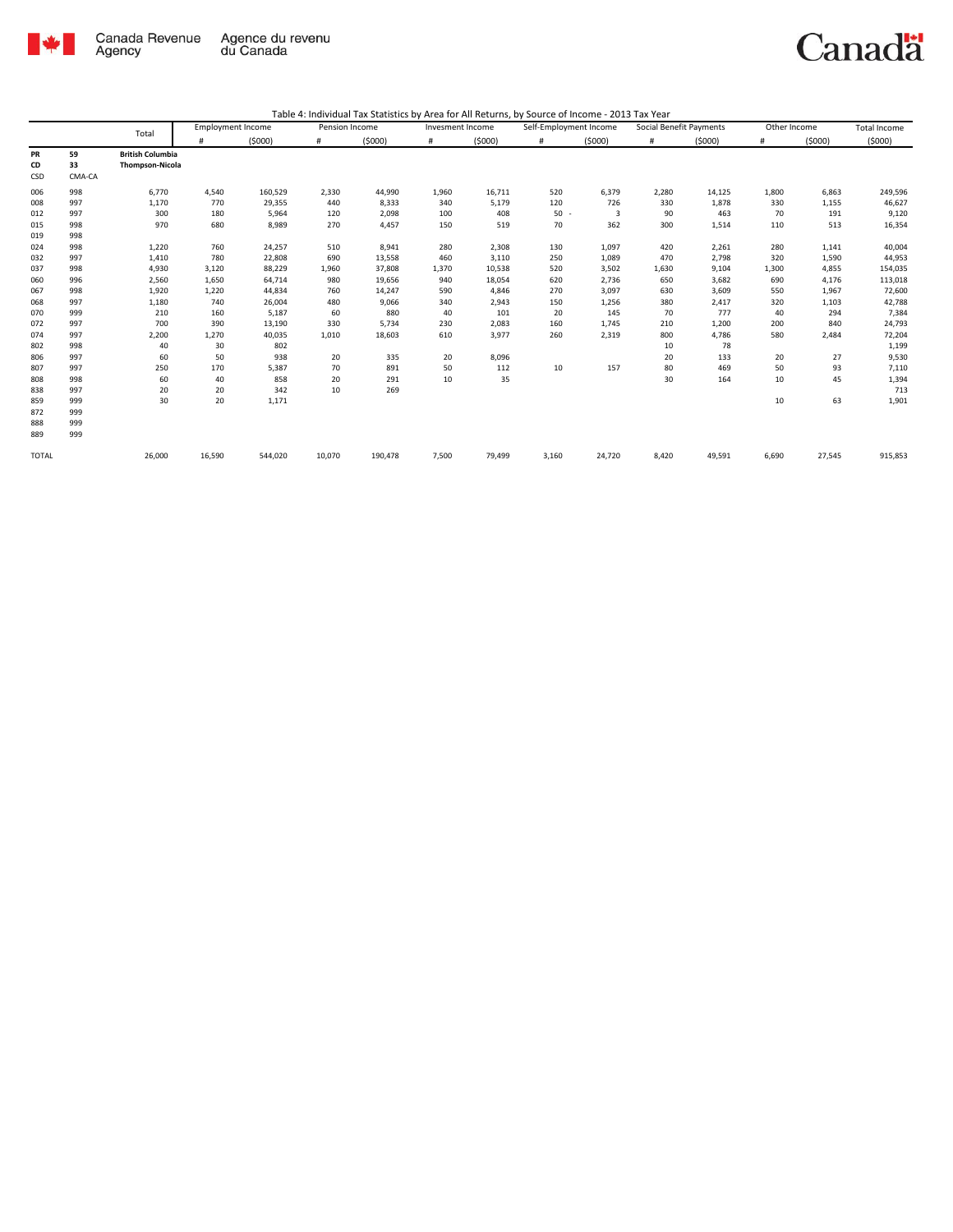

|              |        | Total                   | <b>Employment Income</b> |         | Pension Income |         | Invesment Income |        | Self-Employment Income |        | Social Benefit Payments |        | Other Income |        | <b>Total Income</b> |
|--------------|--------|-------------------------|--------------------------|---------|----------------|---------|------------------|--------|------------------------|--------|-------------------------|--------|--------------|--------|---------------------|
|              |        |                         |                          | (5000)  | #              | (5000)  | #                | (5000) | #                      | (5000) | #                       | (5000) | #            | (5000) | (5000)              |
| <b>PR</b>    | 59     | <b>British Columbia</b> |                          |         |                |         |                  |        |                        |        |                         |        |              |        |                     |
| CD           | 37     | North Okanagan          |                          |         |                |         |                  |        |                        |        |                         |        |              |        |                     |
| CSD          | CMA-CA |                         |                          |         |                |         |                  |        |                        |        |                         |        |              |        |                     |
| 005          | 996    | 1,740                   | 1,100                    | 39,531  | 630            | 10,507  | 460              | 3,949  | 210                    | 2,568  | 650                     | 4,082  | 300          | 1,231  | 61,868              |
| 022          | 997    | 1,980                   | 1,220                    | 46,458  | 700            | 13,028  | 590              | 5,296  | 380                    | 2,745  | 600                     | 3,492  | 420          | 1,638  | 72,657              |
| 023          | 997    | 730                     | 430                      | 13,058  | 250            | 3,703   | 180              | 1,445  | 140                    | 677    | 300                     | 1,930  | 140          | 858    | 21,670              |
| 024          | 997    | 3,660                   | 2,370                    | 88,192  | 1,240          | 24,895  | 1,400            | 14,116 | 760                    | 4,986  | 960                     | 5,654  | 1,120        | 4,033  | 141,876             |
| 028          | 997    | 4,240                   | 2,670                    | 92,807  | 1,730          | 36,091  | 1,600            | 16,835 | 650                    | 5,300  | 1,200                   | 6,833  | 1,190        | 4,707  | 162,574             |
| 033          | 997    | 2,660                   | 1,530                    | 51,254  | 1,220          | 22,389  | 830              | 7,515  | 290                    | 2,942  | 1,030                   | 5,497  | 540          | 2,560  | 92,157              |
| 041          | 997    | 3,100                   | 1,860                    | 62,674  | 1,120          | 19,166  | 1,040            | 12,383 | 610                    | 3,506  | 960                     | 5,695  | 690          | 4,095  | 107,519             |
| 802          | 997    | 270                     | 170                      | 5,171   | 100            | 1,400   | 90               | 1,402  | 60                     | 488    | 80                      | 522    | 70           | 290    | 9,273               |
| <b>TOTAL</b> |        | 18,370                  | 11,350                   | 399,146 | 6,980          | 131,179 | 6,180            | 62,940 | 3,100                  | 23,212 | 5,780                   | 33,704 | 4,460        | 19,412 | 669,593             |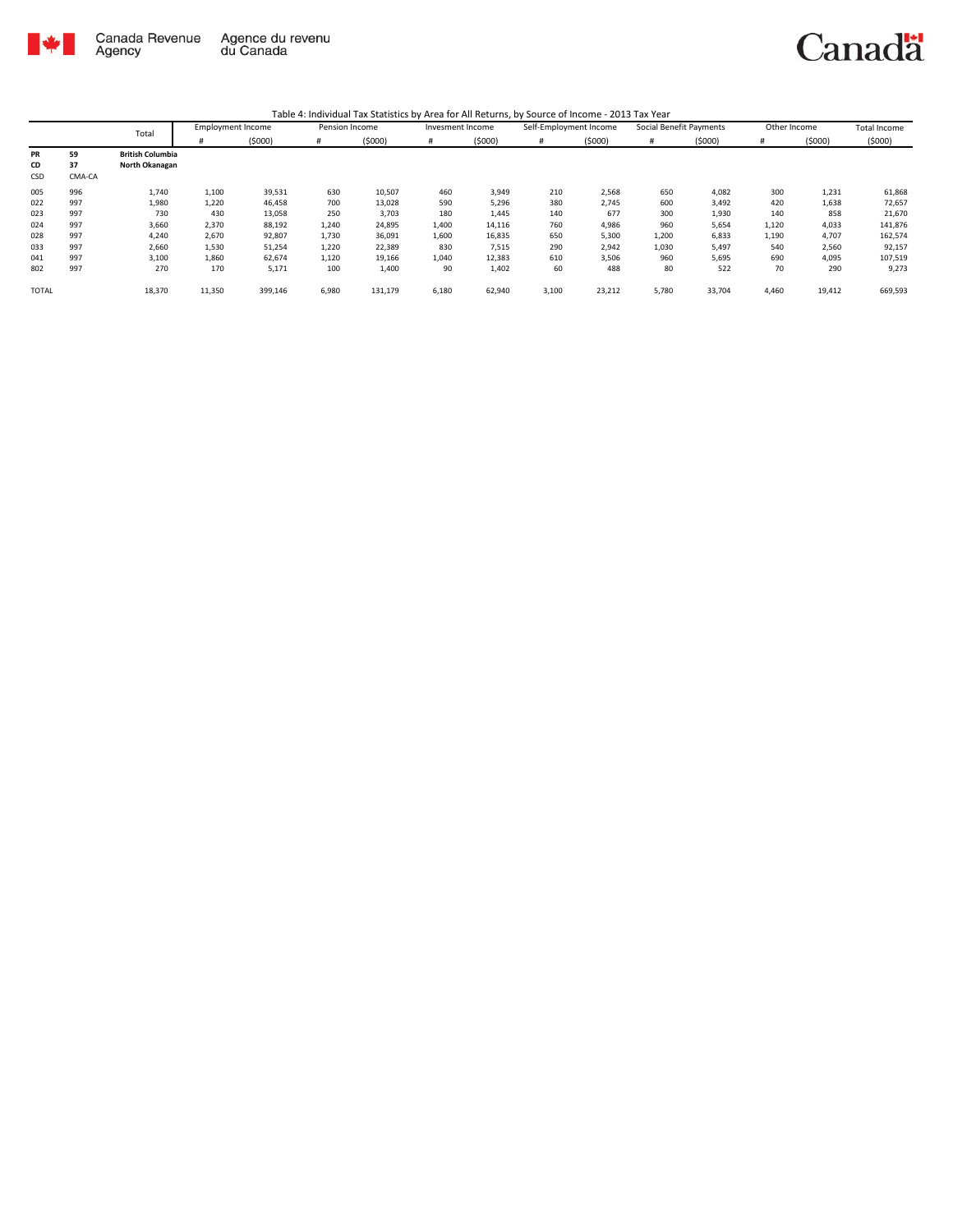

|              |        | Total                   | <b>Employment Income</b> |         | Pension Income |         | Invesment Income |        | Self-Employment Income |        | Social Benefit Payments |        | Other Income |        | Total Income |
|--------------|--------|-------------------------|--------------------------|---------|----------------|---------|------------------|--------|------------------------|--------|-------------------------|--------|--------------|--------|--------------|
|              |        |                         | #                        | (5000)  | #              | (5000)  | #                | (5000) | #                      | (5000) | #                       | (5000) | #            | (5000) | (5000)       |
| <b>PR</b>    | 59     | <b>British Columbia</b> |                          |         |                |         |                  |        |                        |        |                         |        |              |        |              |
| CD           | 39     | Columbia-Shuswap        |                          |         |                |         |                  |        |                        |        |                         |        |              |        |              |
| CSD          | CMA-CA |                         |                          |         |                |         |                  |        |                        |        |                         |        |              |        |              |
| 007          | 998    | 3,460                   | 2,580                    | 102,907 | 900            | 19,424  | 1,230            | 10,018 | 420                    | 6,685  | 920                     | 5,481  | 730          | 3,590  | 148,105      |
| 011          | 998    | 1,980                   | 1,520                    | 58,821  | 510            | 9,404   | 620              | 4,899  | 310                    | 2,958  | 540                     | 3,015  | 440          | 1,898  | 80,995       |
| 019          | 998    | 6,520                   | 4,850                    | 184,026 | 1,750          | 39,800  | 2,410            | 24,160 | 670                    | 8,113  | 1,670                   | 10,546 | 1,320        | 7,095  | 273,740      |
| 023          | 997    | 180                     | 130                      | 4,630   | 50             | 1,316   | 60               | 943    | 30                     | 114    | 40                      | 261    | 30           | 97     | 7,361        |
| 037          | 996    | 6,450                   | 3,440                    | 112,872 | 3,390          | 83,743  | 2,770            | 28,027 | 910                    | 7,630  | 1,640                   | 8,752  | 1,790        | 12,108 | 253,133      |
| 039          | 996    | 2,850                   | 1,800                    | 61,090  | 1,020          | 17,437  | 870              | 6,531  | 540                    | 3,564  | 960                     | 5,826  | 640          | 2,940  | 97,388       |
| 043          | 997    | 830                     | 500                      | 13,924  | 340            | 5,381   | 230              | 4,477  | 120                    | 880    | 310                     | 1,879  | 150          | 701    | 27,241       |
| 044          | 997    | 1,910                   | 940                      | 26,637  | 1,020          | 24,293  | 830              | 9,160  | 360                    | 3,530  | 480                     | 2,689  | 610          | 3,063  | 69,372       |
| 045          | 997    | 2,280                   | 1,380                    | 45,002  | 990            | 18,440  | 770              | 7,077  | 240                    | 3,117  | 800                     | 4,698  | 470          | 3,578  | 81,913       |
| 801          | 999    | 50                      | 30                       | 724     | 20             | 519     | 20               | 155    | $10 -$                 | 37     | 10                      | 83     | 20           | 36     | 1,481        |
| 802          | 999    | 10                      |                          |         |                |         |                  |        |                        |        |                         |        |              |        | 328          |
| 803          | 999    | 60                      | 40                       | 1,601   | 30             | 544     | 20               | 404    |                        |        | 20                      | 84     | 10           | 45     | 2,677        |
| 804          | 996    | 80                      | 40                       | 1,904   | 30             | 435     | 30               | 487    | $30 -$                 | 50     | 20                      | 92     | 30           | 53     | 2,921        |
| 805          | 997    | 140                     | 70                       | 2,074   | 70             | 1,411   | 60               | 519    |                        |        | 60                      | 449    | 40           | 290    | 4,742        |
| 806          | 999    | 40                      | 20                       | 834     | 10             | 249     | 10               | 863    | $10 -$                 | 416    | 10                      | 62     | 10           | 33     | 1,625        |
| 807          | 999    |                         |                          |         |                |         |                  |        |                        |        |                         |        |              |        |              |
| <b>TOTAL</b> |        | 26,840                  | 17,350                   | 617,367 | 10,140         | 222,611 | 9,940            | 97,839 | 3,660                  | 36,252 | 7,480                   | 43,950 | 6,290        | 35,537 | 1,053,185    |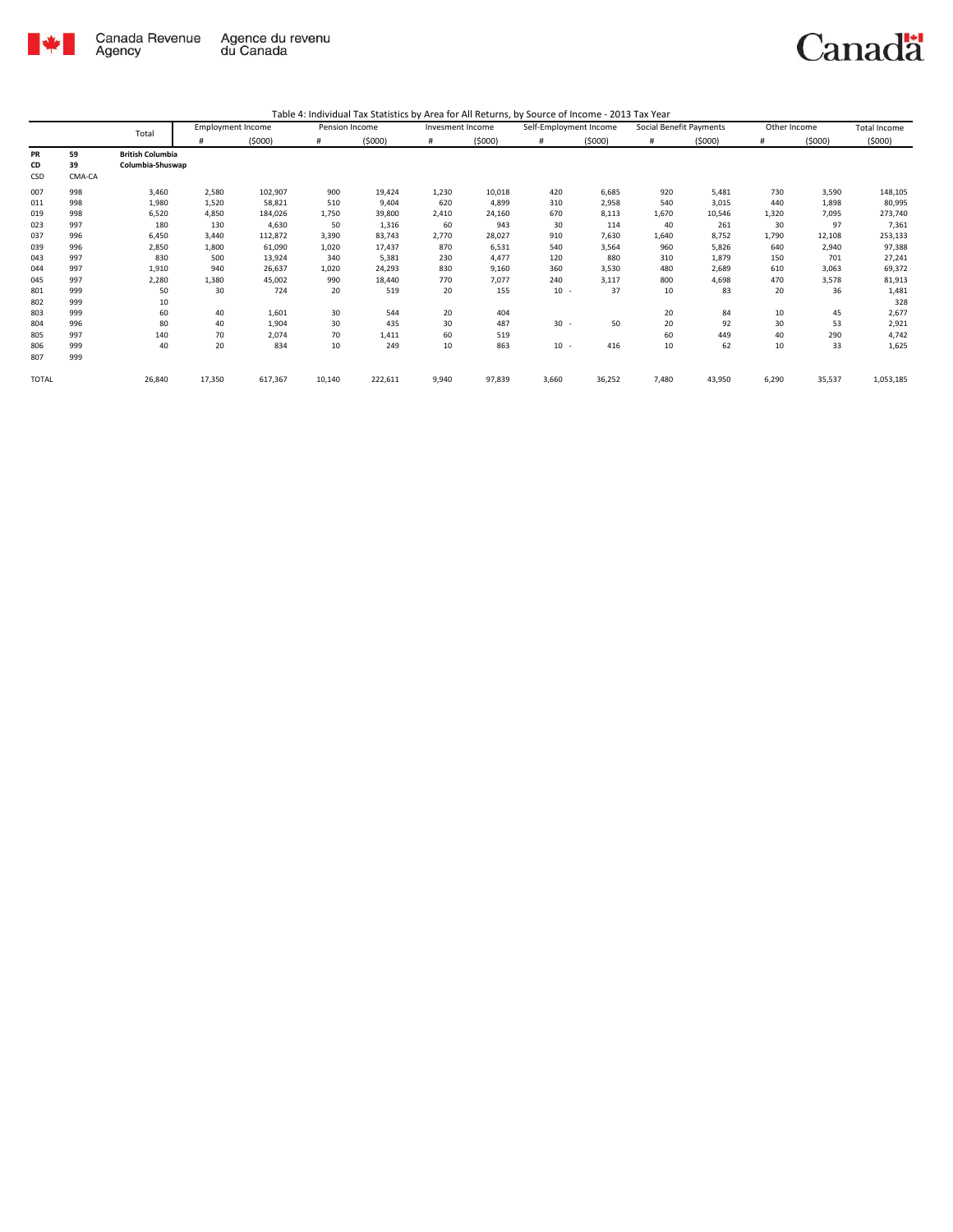

|              |        | Total                   | <b>Employment Income</b> |         | Pension Income |         | Invesment Income |        | Self-Employment Income |        | Social Benefit Payments |        | Other Income |        | Total Income |
|--------------|--------|-------------------------|--------------------------|---------|----------------|---------|------------------|--------|------------------------|--------|-------------------------|--------|--------------|--------|--------------|
|              |        |                         | #                        | (5000)  | #              | (5000)  | #                | (5000) | #                      | (5000) | #                       | (5000) | #            | (5000) | (5000)       |
| PR           | 59     | <b>British Columbia</b> |                          |         |                |         |                  |        |                        |        |                         |        |              |        |              |
| CD           | 41     | Cariboo                 |                          |         |                |         |                  |        |                        |        |                         |        |              |        |              |
| CSD          | CMA-CA |                         |                          |         |                |         |                  |        |                        |        |                         |        |              |        |              |
| 005          | 998    | 2,660                   | 1,620                    | 55,688  | 1,070          | 19,907  | 840              | 6,546  | 300                    | 4,389  | 860                     | 5,186  | 490          | 2,506  | 94,223       |
| 014          | 996    | 3,650                   | 2,410                    | 103,150 | 1,280          | 24,049  | 1,130            | 8,842  | 730                    | 5,538  | 980                     | 6,332  | 790          | 5,290  | 153,200      |
| 015          | 998    | 3,800                   | 2,250                    | 83,294  | 1,760          | 35,178  | 1,180            | 9,102  | 490                    | 4,784  | 1,130                   | 6,565  | 870          | 5,210  | 144,135      |
| 016          | 998    | 1,130                   | 630                      | 14,784  | 500            | 8,837   | 290              | 1,614  | 150                    | 1,035  | 380                     | 2,380  | 210          | 1,394  | 30,043       |
| 017          | 998    | 3,360                   | 1,840                    | 58,420  | 1,680          | 33,571  | 1,150            | 8,032  | 510                    | 3,480  | 1,030                   | 6,336  | 790          | 5,523  | 115,362      |
| 025          | 997    | 180                     | 120                      | 3,140   | 70             | 998     | 40               | 96     | 40                     | 259    | 90                      | 664    | 20           | 192    | 5,347        |
| 026          | 996    | 820                     | 580                      | 22,254  | 250            | 4,312   | 190              | 996    | 130                    | 989    | 280                     | 1,903  | 170          | 979    | 31,433       |
| 039          | 998    | 780                     | 480                      | 5,975   | 260            | 3,679   | 160              | 2,157  | 120                    | 176    | 270                     | 1,623  | 100          | 1,200  | 14,810       |
| 041          | 997    | 680                     | 460                      | 7,111   | 180            | 2,214   | 90               | 1,075  | 80                     | 238    | 270                     | 1,709  | 80           | 630    | 12,978       |
| 805          | 996    | 20                      | 20                       | 320     |                |         |                  |        |                        |        |                         |        |              |        | 380          |
| 812          | 997    | 160                     | 120                      | 1,755   | 30             | 395     |                  |        |                        |        | 70                      | 365    | 20           | 64     | 2,592        |
| 821          | 998    | 20                      | 10                       | 121     |                |         |                  |        |                        |        |                         |        |              |        | 172          |
| 840          | 998    | 120                     | 100                      | 1,190   | 30             | 296     |                  |        | 20                     | 160    | 40                      | 260    | 20           | 60     | 1,966        |
| 841          | 999    | 190                     | 120                      | 963     | 50             | 563     | 30               | 62     | 30                     | 107    | 80                      | 411    | 10           | 53     | 2,158        |
| 845          | 999    | 10                      |                          |         |                |         |                  |        |                        |        |                         |        |              |        | 212          |
| 849          | 999    |                         |                          |         |                |         |                  |        |                        |        |                         |        |              |        |              |
| 850          | 999    | 80                      | 50                       | 355     | 20             | 131     |                  |        |                        |        | 40                      | 287    |              |        | 978          |
| 880          | 998    | 110                     | 80                       | 1,323   | 40             | 463     | 10               | 43     | 20                     | 134    | 40                      | 342    |              |        | 2,305        |
| <b>TOTAL</b> |        | 17,800                  | 10,910                   | 359,980 | 7,230          | 134,759 | 5,120            | 38,764 | 2,600                  | 21,181 | 5,570                   | 34,473 | 3,590        | 23,176 | 612,316      |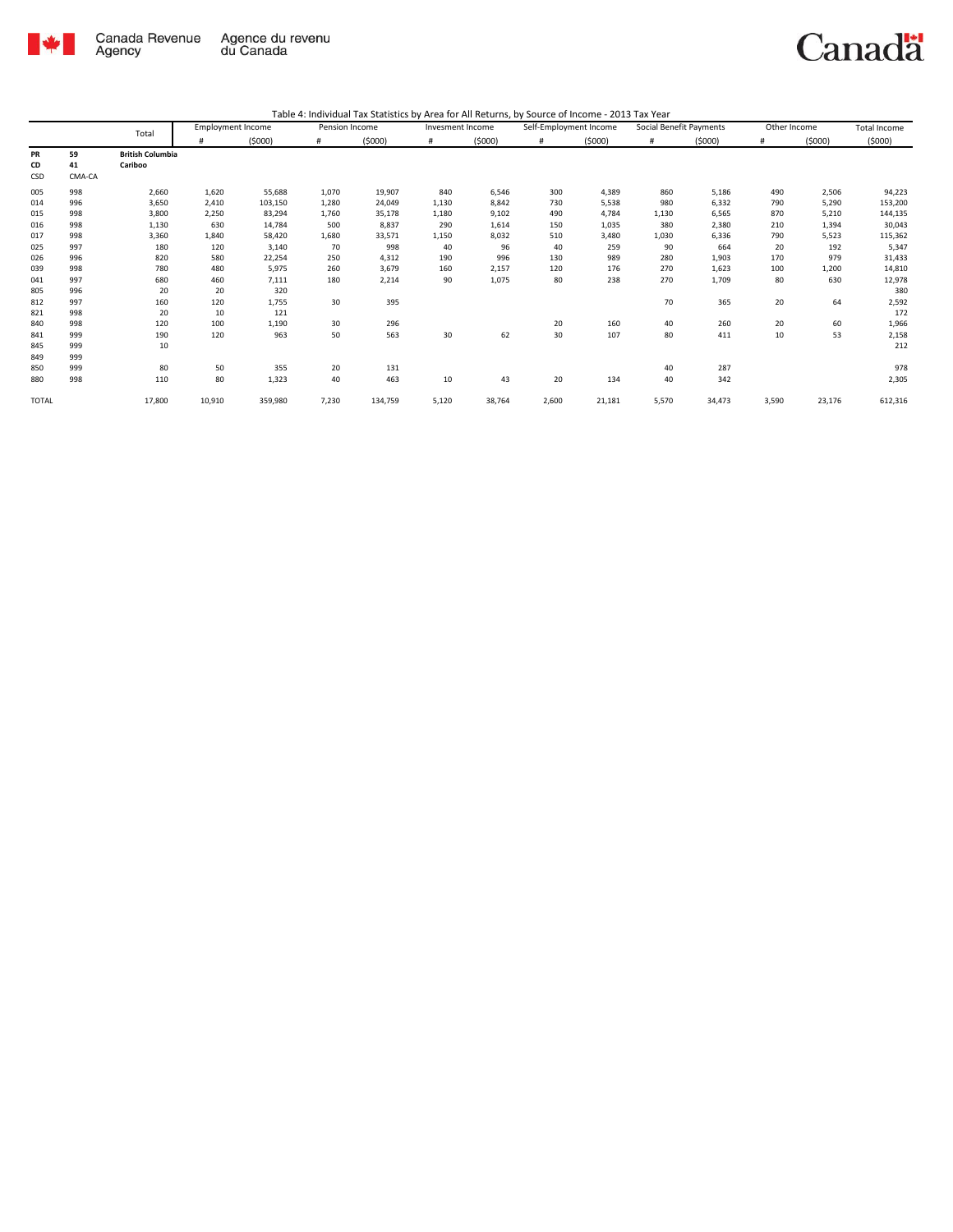

|  |  |  | Table 4: Individual Tax Statistics by Area for All Returns, by Source of Income - 2013 Tax Year |
|--|--|--|-------------------------------------------------------------------------------------------------|
|--|--|--|-------------------------------------------------------------------------------------------------|

|              |        | Total                   | <b>Employment Income</b> |         | Pension Income |        | Invesment Income |        | Self-Employment Income |        | Social Benefit Payments |        | Other Income |        | Total Income |
|--------------|--------|-------------------------|--------------------------|---------|----------------|--------|------------------|--------|------------------------|--------|-------------------------|--------|--------------|--------|--------------|
|              |        |                         | #                        | (5000)  | #              | (5000) |                  | (5000) | #                      | (5000) |                         | (5000) | #            | (5000) | (5000)       |
| PR           | 59     | <b>British Columbia</b> |                          |         |                |        |                  |        |                        |        |                         |        |              |        |              |
| CD           | 43     | <b>Mount Waddington</b> |                          |         |                |        |                  |        |                        |        |                         |        |              |        |              |
| CSD          | CMA-CA |                         |                          |         |                |        |                  |        |                        |        |                         |        |              |        |              |
| 008          | 998    |                         |                          |         |                |        |                  |        |                        |        |                         |        |              |        |              |
| 012          | 998    | 1,820                   | 1,430                    | 65,932  | 480            | 9,582  | 510              | 6,227  | 170                    | 2,323  | 480                     | 2,833  | 370          | 1,990  | 88,886       |
| 017          | 998    | 670                     | 510                      | 27,173  | 220            | 4,668  | 210              | 1,520  | 50                     | 214    | 140                     | 960    | 110          | 744    | 35,278       |
| 023          | 998    | 3,470                   | 2,560                    | 86,476  | 930            | 15,718 | 780              | 9,489  | 340                    | 5,860  | 1,250                   | 8,029  | 530          | 2,932  | 128,505      |
| 027          | 999    | 70                      | 50                       | 2,668   | 30             | 482    | 20               | 160    |                        |        | 10                      | 81     |              |        | 3,501        |
| 031          | 998    | 540                     | 410                      | 16,355  | 160            | 2,897  | 160              | 1,266  | 60                     | 506    | 160                     | 1,099  | 110          | 486    | 22,609       |
| 033          | 998    | 210                     | 150                      | 7,515   | 60             | 1,141  | 50               | 107    | 30                     | 393    | 90                      | 419    | 40           | 195    | 9,770        |
| 037          | 997    | 570                     | 280                      | 8,101   | 250            | 4,292  | 220              | 1,083  | 180                    | 1,889  | 210                     | 1,696  | 100          | 660    | 17,721       |
| 808          | 999    | 20                      | 10                       | 52      |                |        |                  |        |                        |        |                         |        |              |        | 391          |
| 813          | 999    | 40                      | 30                       | 131     |                |        |                  |        |                        |        | 20                      | 90     |              |        | 312          |
| 816          | 999    | 120                     | 100                      | 1,955   | 40             | 730    | 20               | 119    |                        |        | 50                      | 282    | 20           | 61     | 3,147        |
| <b>TOTAL</b> |        | 7,540                   | 5,530                    | 216,356 | 2,170          | 39,697 | 1,970            | 20,026 | 850                    | 11,502 | 2,410                   | 15,549 | 1,280        | 7,078  | 310,191      |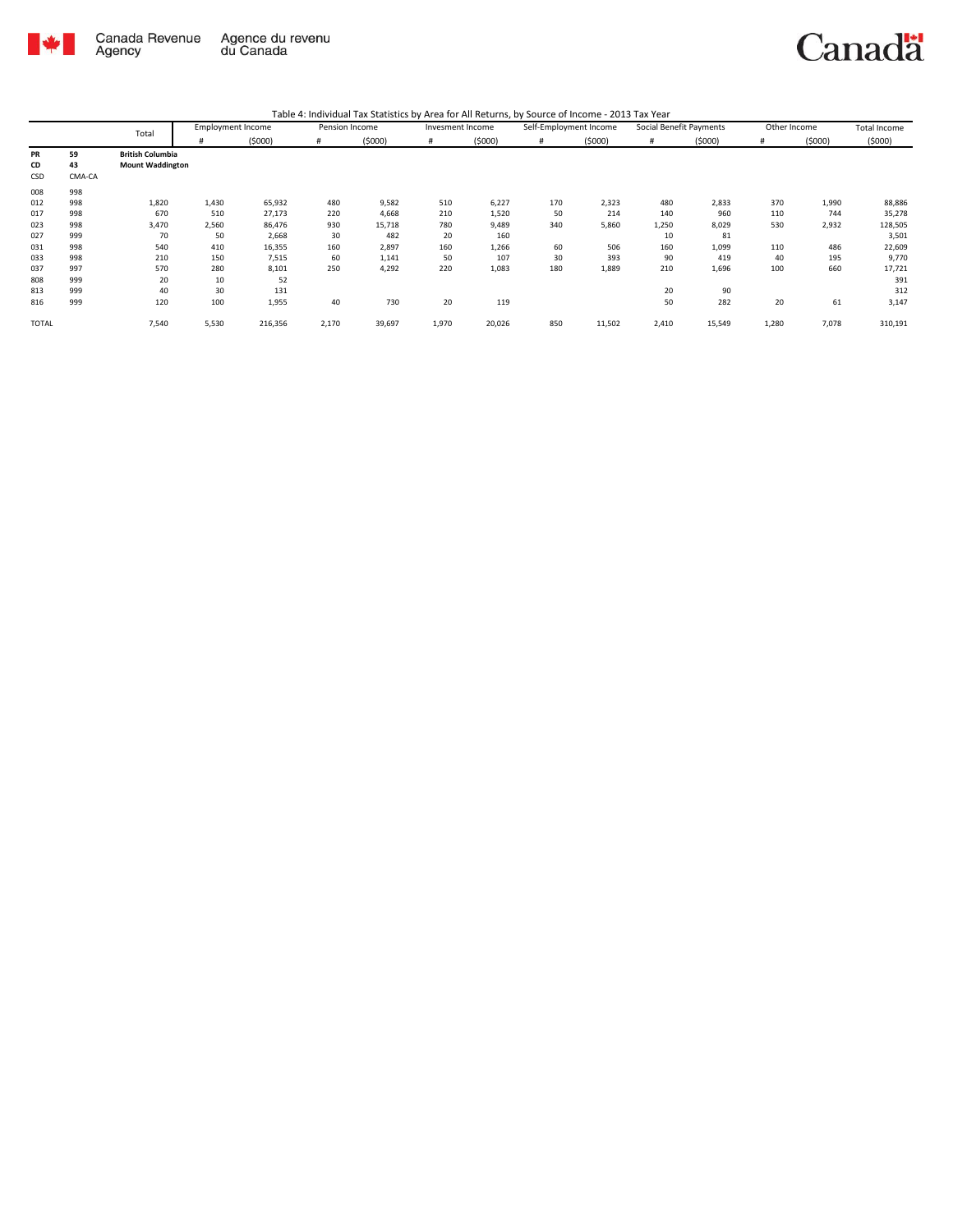

|              |        | Total                   |       | <b>Employment Income</b> |     | Pension Income | Invesment Income |        |     | Self-Employment Income |     | Social Benefit Payments | Other Income |        | Total Income |
|--------------|--------|-------------------------|-------|--------------------------|-----|----------------|------------------|--------|-----|------------------------|-----|-------------------------|--------------|--------|--------------|
|              |        |                         | #     | (5000)                   | #   | (5000)         | #                | (5000) | #   | (5000)                 | #   | (5000)                  | #            | (5000) | (5000)       |
| PR           | 59     | <b>British Columbia</b> |       |                          |     |                |                  |        |     |                        |     |                         |              |        |              |
| CD           | 45     | <b>Central Coast</b>    |       |                          |     |                |                  |        |     |                        |     |                         |              |        |              |
| CSD          | CMA-CA |                         |       |                          |     |                |                  |        |     |                        |     |                         |              |        |              |
| 006          | 999    | 110                     | 70    | 2,527                    | 40  | 626            | 40               | 345    | 20  | 199                    | 30  | 146                     | 20           | 75     | 3,917        |
| 010          | 998    | 410                     | 250   | 8,332                    | 140 | 3,406          | 120              | 486    | 70  | 845                    | 140 | 673                     | 70           | 342    | 14,083       |
| 012          | 998    | 290                     | 180   | 5,035                    | 100 | 1,557          | 70               | 286    | 50  | 493                    | 100 | 467                     | 40           | 204    | 8,042        |
| 014          | 999    | 70                      | 60    | 1,072                    | 10  | 231            | 10               | 67     | 10  | 49                     | 20  | 107                     | 10           | q      | 1,534        |
| 801          | 999    | 660                     | 540   | 3,737                    | 150 | 1,469          | 40               | 109    | 20  | 127                    | 240 | 1,387                   | 40           | 185    | 7,015        |
| 802          | 999    | 640                     | 430   | 6,583                    | 170 | 2,732          | 100              | 913    | 70  | 457                    | 210 | 1,099                   | 70           | 388    | 12,173       |
| <b>TOTAL</b> |        | 2,170                   | 1,540 | 27,285                   | 610 | 10,020         | 370              | 2,205  | 240 | 2,170                  | 730 | 3,879                   | 250          | 1,202  | 46,763       |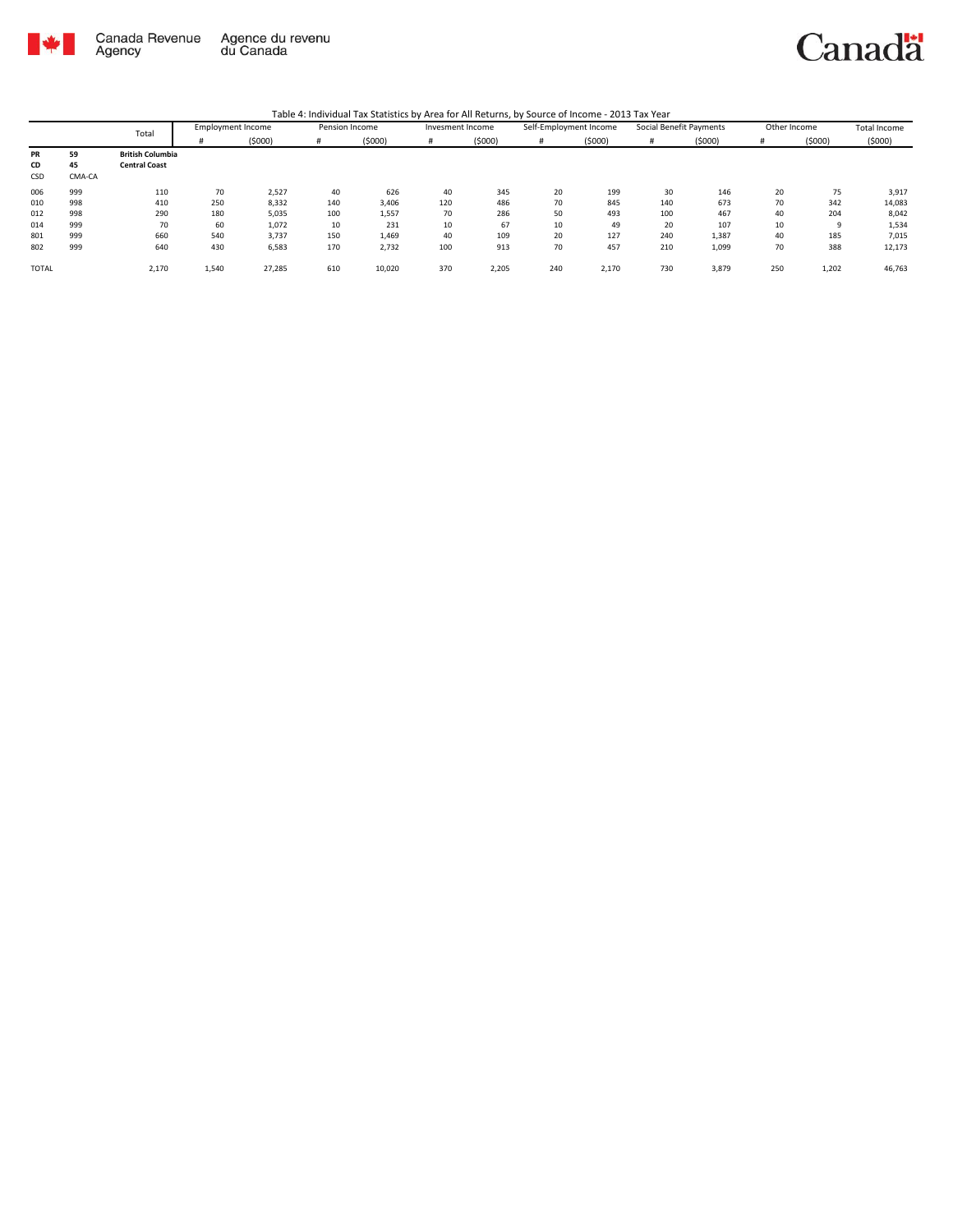

|              |        | Total                   |       | <b>Employment Income</b> | Pension Income |        | Invesment Income |        | Self-Employment Income |        | Social Benefit Payments |        | Other Income |        | <b>Total Income</b> |
|--------------|--------|-------------------------|-------|--------------------------|----------------|--------|------------------|--------|------------------------|--------|-------------------------|--------|--------------|--------|---------------------|
|              |        |                         | #     | (5000)                   | #              | (5000) | #                | (5000) | $\#$                   | (5000) | #                       | (5000) | #            | (5000) | (5000)              |
| <b>PR</b>    | 59     | <b>British Columbia</b> |       |                          |                |        |                  |        |                        |        |                         |        |              |        |                     |
| CD           | 47     | Skeena-Queen Charlotte  |       |                          |                |        |                  |        |                        |        |                         |        |              |        |                     |
| CSD          | CMA-CA |                         |       |                          |                |        |                  |        |                        |        |                         |        |              |        |                     |
| 016          | 999    | 140                     | 80    | 3,547                    | 50             | 915    | 40               | 1,462  | 20                     | 267    | 50                      | 290    | 20           | 194    | 6,676               |
| 021          | 999    | 20                      | 10    | 298                      |                |        |                  |        |                        |        |                         |        |              |        | 583                 |
| 023          | 998    | 620                     | 440   | 10,248                   | 160            | 3,253  | 110              | 463    | 80                     | 828    | 210                     | 1,335  | 110          | 251    | 16,378              |
| 026          | 999    | 10                      |       |                          |                |        |                  |        |                        |        |                         |        |              |        | 187                 |
| 027          | 997    | 1,060                   | 750   | 26,945                   | 340            | 5,792  | 390              | 3,057  | 200                    | 2,127  | 280                     | 1,792  | 230          | 1,039  | 40,751              |
| 030          | 998    | 210                     | 140   | 5,228                    | 70             | 1,090  | 50               | 178    | 40                     | 614    | 70                      | 382    | 50           | 345    | 7,838               |
| 032          | 997    | 200                     | 160   | 5,639                    | 80             | 1,358  | 70               | 251    | 30                     | 462    | 60                      | 477    | 40           | 253    | 8,441               |
| 803          | 998    | 420                     | 300   | 7,103                    | 120            | 1,981  | 90               | 723    | 70                     | 626    | 130                     | 918    | 90           | 451    | 11,803              |
| 804          | 998    | 460                     | 320   | 5,316                    | 140            | 2,177  | 60               | 198    | 40                     | 334    | 190                     | 1,127  | 50           | 172    | 9,324               |
| 806          | 997    | 80                      | 60    | 282                      | 20             | 190    |                  |        |                        |        | 30                      | 156    |              |        | 673                 |
| 807          | 997    | 240                     | 180   | 1,070                    | 40             | 346    |                  |        | 10                     | 36     | 90                      | 468    |              |        | 1,929               |
| 809          | 997    | 410                     | 290   | 1,745                    | 100            | 849    | 30               | 2      | 40                     | 177    | 190                     | 1,054  | 30           | 46     | 3,869               |
| 810          | 999    | 120                     | 70    | 1,928                    | 60             | 850    | 40               | 850    | 20                     | 176    | 50                      | 360    | 10           | 65     | 4,229               |
| <b>TOTAL</b> |        | 3,960                   | 2,800 | 69,350                   | 1,200          | 19,103 | 890              | 7,227  | 560                    | 5,693  | 1,360                   | 8,409  | 620          | 2,826  | 112,680             |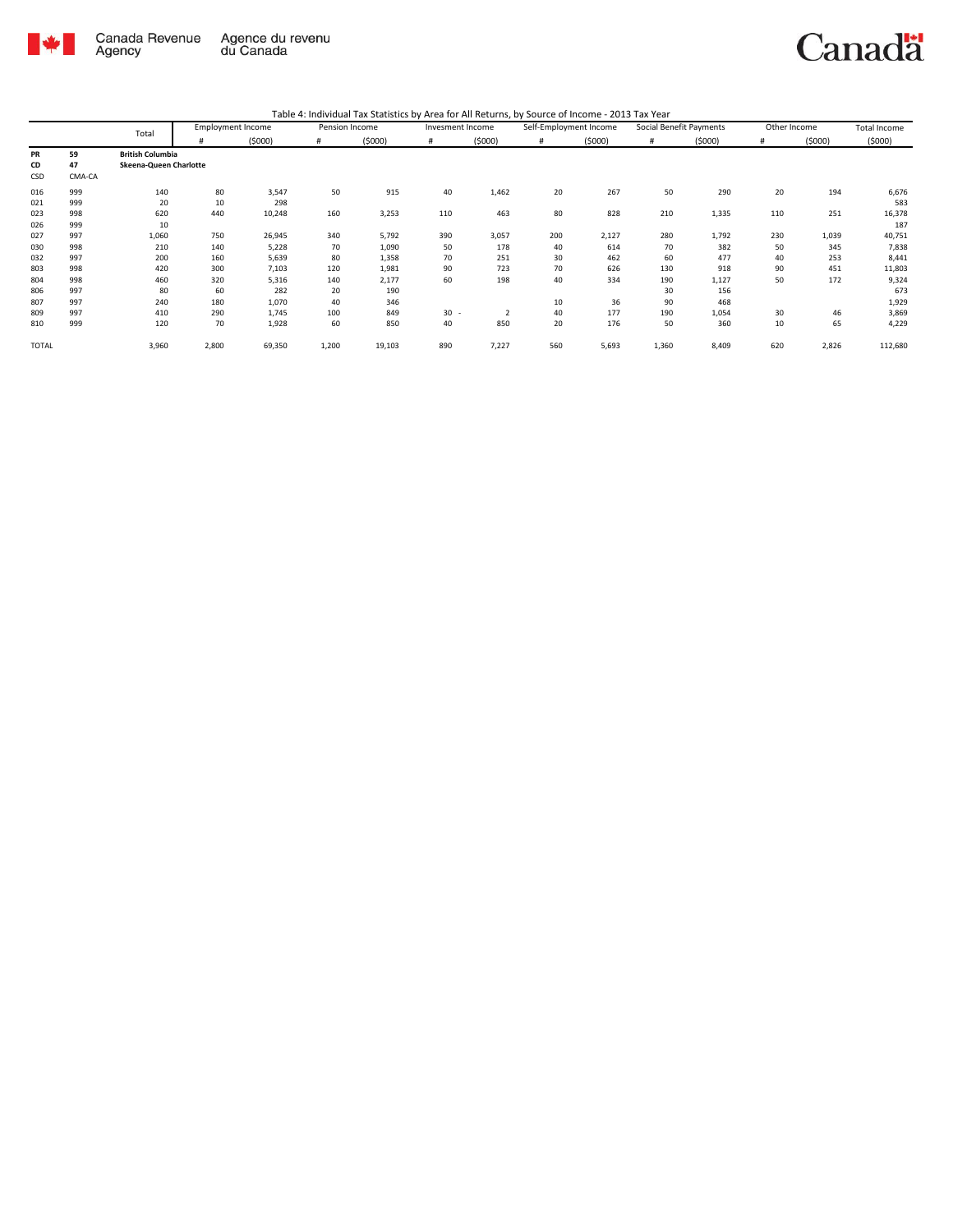

|                 |                    | Total                                      | <b>Employment Income</b> |         | Pension Income |        | Invesment Income |        | Self-Employment Income |        | Social Benefit Payments |        | Other Income |        | Total Income |
|-----------------|--------------------|--------------------------------------------|--------------------------|---------|----------------|--------|------------------|--------|------------------------|--------|-------------------------|--------|--------------|--------|--------------|
|                 |                    |                                            | #                        | (5000)  | #              | (5000) | #                | (5000) | #                      | (5000) | #                       | (5000) | #            | (5000) | (5000)       |
| PR<br>CD<br>CSD | 59<br>49<br>CMA-CA | <b>British Columbia</b><br>Kitimat-Stikine |                          |         |                |        |                  |        |                        |        |                         |        |              |        |              |
| 005             | 998                | 6,550                                      | 5,250                    | 274,896 | 2,080          | 60,391 | 2,250            | 13,383 | 360                    | 5,618  | 1,430                   | 9,701  | 1,630        | 7,872  | 371,861      |
| 013             | 996                | 1,930                                      | 1,450                    | 64,870  | 550            | 11,187 | 510              | 3,561  | 200                    | 3,113  | 550                     | 3,579  | 400          | 1,842  | 88,152       |
| 022             | 997                | 600                                        | 450                      | 7,186   | 170            | 2,820  | 90               | 724    | 30                     | 946    | 220                     | 1,232  | 70           | 287    | 13,196       |
| 024             | 998                | 760                                        | 520                      | 12,552  | 230            | 3,942  | 180              | 788    | 90                     | 953    | 290                     | 1,784  | 100          | 652    | 20,670       |
| 028             | 998                | 910                                        | 620                      | 15,777  | 260            | 4,281  | 200              | 1,072  | 140                    | 1,822  | 350                     | 2,276  | 140          | 749    | 25,977       |
| 032             | 999                | 370                                        | 300                      | 13,560  | 110            | 1,795  | 100              | 555    | 50                     | 858    | 120                     | 895    | 60           | 210    | 17,875       |
| 035             | 998                | 1,210                                      | 930                      | 26,406  | 250            | 2,965  | 80               | 137    | 80                     | 428    | 610                     | 3,673  | 70           | 267    | 33,875       |
| 039             | 999                |                                            |                          |         |                |        |                  |        |                        |        |                         |        |              |        |              |
| 041             | 998                | 180                                        | 130                      | 2,085   | 40             | 538    | 20               | 57     | 10                     | 88     | 60                      | 334    | 20           | 146    | 3,248        |
| 802             | 997                | 180                                        | 150                      | 880     | 30             | 262    |                  |        |                        |        | 60                      | 276    |              |        | 1,472        |
| 803             | 997                | 330                                        | 250                      | 5,540   | 100            | 1,922  | 30               | 15     |                        |        | 120                     | 722    | 30           | 100    | 8,299        |
| 804             | 997                | 170                                        | 120                      | 1,666   | 50             | 633    | 10               | 18     | $10 -$                 | 17     | 80                      | 433    | 10           | 132    | 2,864        |
| 810             | 998                | 60                                         | 50                       | 1,074   | 10             | 189    | 10               | 252    |                        |        | 20                      | 97     |              |        | 1,654        |
| 812             | 998                | 200                                        | 160                      | 1,561   | 40             | 480    | 20               | 238    |                        |        | 60                      | 323    | 20           | 148    | 2,750        |
| 813             | 998                | 360                                        | 270                      | 1,682   | 90             | 1,080  | 10               | 94     |                        |        | 150                     | 762    | 20           | 40     | 3,657        |
| 814             | 998                | 320                                        | 240                      | 1,608   | 60             | 667    | 10               | 23     |                        |        | 120                     | 665    | 20           | 39     | 3,001        |
| 815             | 998                | 310                                        | 220                      | 2,220   | 80             | 1,359  | 30               | 214    | 20                     | 21     | 110                     | 481    | 20           | 152    | 4,447        |
| 816             | 998                | 360                                        | 260                      | 2,380   | 90             | 1,197  | 30               | 216    | 20                     | 111    | 140                     | 694    | 20           | 142    | 4,740        |
| 817             | 998                | 180                                        | 150                      | 2,930   | 30             | 501    | 40               | 625    | 20                     | 214    | 50                      | 270    | 30           | 93     | 4,633        |
| 818             | 998                | 140                                        | 100                      | 873     | 30             | 317    |                  |        |                        |        | 60                      | 297    |              |        | 1,467        |
| 819             | 999                | 110                                        | 80                       | 1,543   | 20             | 350    | 20               | 99     | 10                     | 121    | 40                      | 252    | 20           | 43     | 2,408        |
| 820             | 999                | 30                                         | 20                       | 484     |                |        |                  |        |                        |        |                         |        |              |        | 728          |
| 832             | 999                | 150                                        | 130                      | 1,972   | 30             | 252    | 10               | 11     |                        |        | 60                      | 232    | 10           | 63     | 2,531        |
| 843             | 999                | 90                                         | 70                       | 1,276   | 30             | 231    | 10               | 246    |                        |        | 40                      | 194    | 10           | 56     | 2,004        |
| 844             | 999                | 150                                        | 120                      | 1,981   | 20             | 181    |                  |        |                        |        | 70                      | 330    | 10           | 25     | 2,549        |
| <b>TOTAL</b>    |                    | 15,660                                     | 12,020                   | 447,002 | 4,390          | 97,620 | 3,690            | 22,397 | 1,100                  | 14,606 | 4,810                   | 29,541 | 2,730        | 13,137 | 624,278      |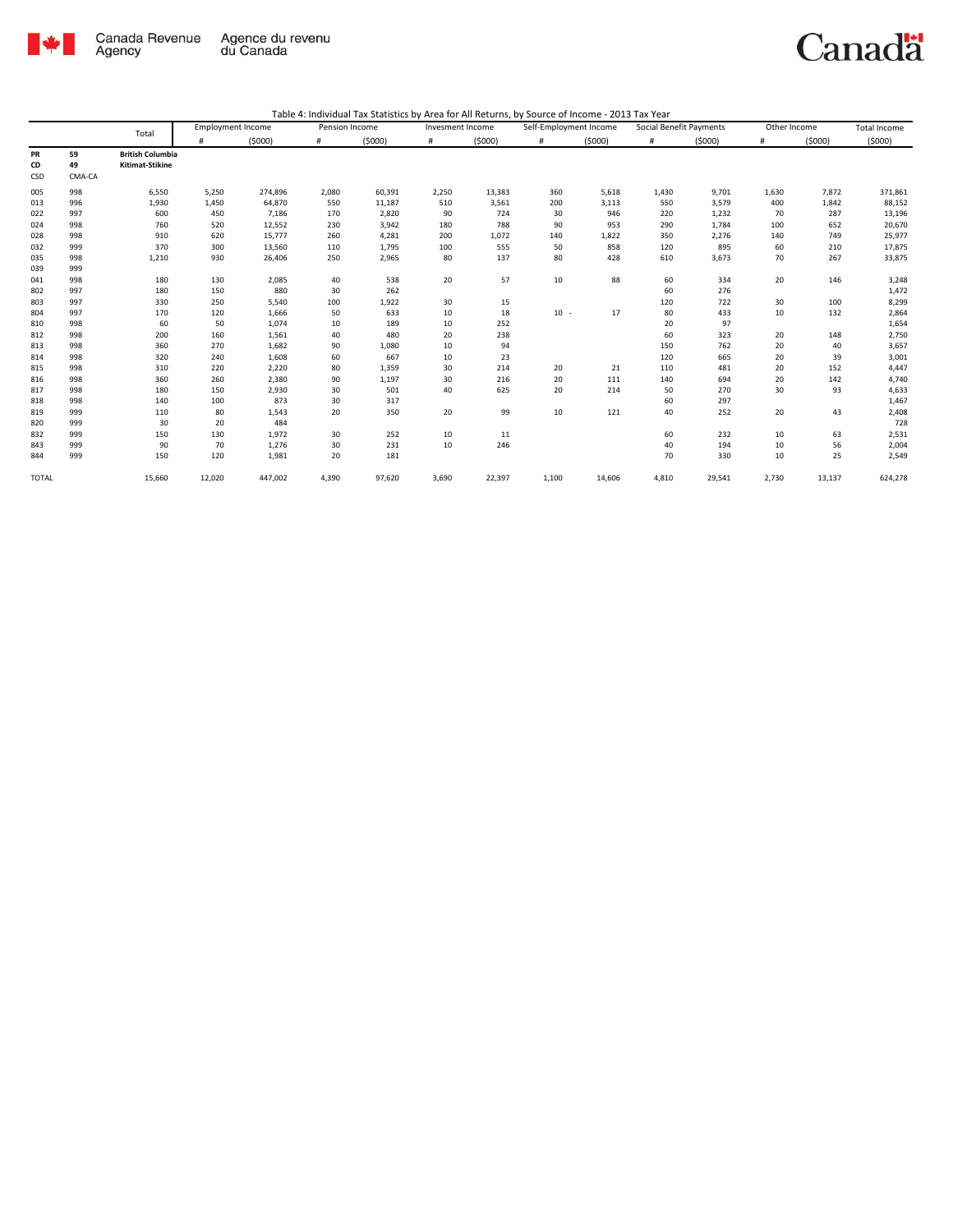

|                                                                                                |                                                                                                | Total                                                                                                          | <b>Employment Income</b>                                                                                  |                                                                                                                                         | Pension Income                                                                                   |                                                                                                                             | Invesment Income                                                                                |                                                                                                                    | Self-Employment Income                                                                          |                                                                                                                    | Social Benefit Payments                                                                            |                                                                                                                      | Other Income                                                                                    |                                                                                                              | Total Income                                                                                                                              |
|------------------------------------------------------------------------------------------------|------------------------------------------------------------------------------------------------|----------------------------------------------------------------------------------------------------------------|-----------------------------------------------------------------------------------------------------------|-----------------------------------------------------------------------------------------------------------------------------------------|--------------------------------------------------------------------------------------------------|-----------------------------------------------------------------------------------------------------------------------------|-------------------------------------------------------------------------------------------------|--------------------------------------------------------------------------------------------------------------------|-------------------------------------------------------------------------------------------------|--------------------------------------------------------------------------------------------------------------------|----------------------------------------------------------------------------------------------------|----------------------------------------------------------------------------------------------------------------------|-------------------------------------------------------------------------------------------------|--------------------------------------------------------------------------------------------------------------|-------------------------------------------------------------------------------------------------------------------------------------------|
|                                                                                                |                                                                                                |                                                                                                                | #                                                                                                         | (5000)                                                                                                                                  | #                                                                                                | (5000)                                                                                                                      | #                                                                                               | (5000)                                                                                                             | $\#$                                                                                            | (5000)                                                                                                             | #                                                                                                  | (5000)                                                                                                               | $\#$                                                                                            | (5000)                                                                                                       | (5000)                                                                                                                                    |
| PR<br>CD<br>CSD                                                                                | 59<br>51<br>CMA-CA                                                                             | <b>British Columbia</b><br><b>Bulkley-Nechako</b>                                                              |                                                                                                           |                                                                                                                                         |                                                                                                  |                                                                                                                             |                                                                                                 |                                                                                                                    |                                                                                                 |                                                                                                                    |                                                                                                    |                                                                                                                      |                                                                                                 |                                                                                                              |                                                                                                                                           |
| 007<br>013                                                                                     | 998<br>998                                                                                     | 4,510                                                                                                          | 3,350                                                                                                     | 145,972                                                                                                                                 | 1,070                                                                                            | 20,484                                                                                                                      | 1,270                                                                                           | 15,096                                                                                                             | 710                                                                                             | 7,118                                                                                                              | 1,350                                                                                              | 7,716                                                                                                                | 1,260                                                                                           | 4,688                                                                                                        | 201,074                                                                                                                                   |
| 015<br>017<br>019<br>022<br>028<br>031<br>032<br>034<br>038<br>043<br>051<br>053<br>802<br>809 | 998<br>998<br>997<br>998<br>998<br>998<br>999<br>998<br>998<br>998<br>998<br>999<br>999<br>999 | 3,180<br>2,230<br>1,510<br>2,150<br>1,140<br>1,040<br>380<br>600<br>890<br>5,390<br>5,090<br>590<br>130<br>140 | 2,430<br>1,550<br>1,030<br>1,530<br>800<br>660<br>220<br>470<br>690<br>4,140<br>3,820<br>440<br>90<br>100 | 85,134<br>67,858<br>43,029<br>47,923<br>33,642<br>23,306<br>6,460<br>21,920<br>30,868<br>169,793<br>167,244<br>20,520<br>2,783<br>4,349 | 760<br>680<br>420<br>570<br>330<br>360<br>220<br>140<br>190<br>1,460<br>1,250<br>150<br>50<br>40 | 12,878<br>11,862<br>6,718<br>10,454<br>6,588<br>6,960<br>4,245<br>2,253<br>3,993<br>31,369<br>25,060<br>2,736<br>718<br>684 | 680<br>510<br>420<br>450<br>330<br>340<br>90<br>160<br>260<br>1,900<br>1,740<br>160<br>30<br>40 | 8,222<br>2,742<br>3,716<br>3,459<br>5,018<br>2,563<br>422<br>832<br>1,074<br>25,760<br>18,333<br>972<br>130<br>559 | 300<br>220<br>340<br>230<br>190<br>260<br>30<br>100<br>140<br>650<br>940<br>100<br>$20 -$<br>40 | 3,927<br>1,425<br>2,763<br>3,205<br>2,665<br>1,864<br>178<br>1,649<br>2,332<br>10,146<br>8,494<br>967<br>31<br>293 | 1,000<br>770<br>450<br>710<br>330<br>290<br>150<br>160<br>260<br>1,450<br>1,360<br>200<br>50<br>50 | 5,753<br>4,976<br>2,568<br>4,515<br>2,072<br>1,615<br>873<br>1,162<br>1,414<br>9,010<br>8,233<br>1,365<br>290<br>259 | 560<br>450<br>400<br>390<br>270<br>260<br>90<br>140<br>210<br>1,150<br>1,110<br>140<br>30<br>50 | 3,103<br>1,888<br>1,826<br>2,507<br>1,762<br>1,078<br>539<br>611<br>885<br>6,125<br>5,015<br>521<br>67<br>89 | 119,018<br>90,751<br>60,620<br>72,063<br>51,747<br>37,387<br>12,717<br>28,427<br>40,566<br>252,203<br>232,378<br>27,082<br>3,956<br>6,233 |
| 813<br>818<br>819<br>821<br>822<br>828<br>848                                                  | 999<br>999<br>999<br>999<br>999<br>999<br>999                                                  | 20<br>110                                                                                                      | 10<br>100                                                                                                 | 522<br>701                                                                                                                              | 20                                                                                               | 104                                                                                                                         |                                                                                                 |                                                                                                                    |                                                                                                 |                                                                                                                    | 60                                                                                                 | 343                                                                                                                  |                                                                                                 |                                                                                                              | 630<br>1,156                                                                                                                              |
| <b>TOTAL</b>                                                                                   |                                                                                                | 29,120                                                                                                         | 21,440                                                                                                    | 872,783                                                                                                                                 | 7,720                                                                                            | 147,284                                                                                                                     | 8,380                                                                                           | 88,928                                                                                                             | 4,290                                                                                           | 46,979                                                                                                             | 8,660                                                                                              | 52,290                                                                                                               | 6,510                                                                                           | 30,736                                                                                                       | 1,239,000                                                                                                                                 |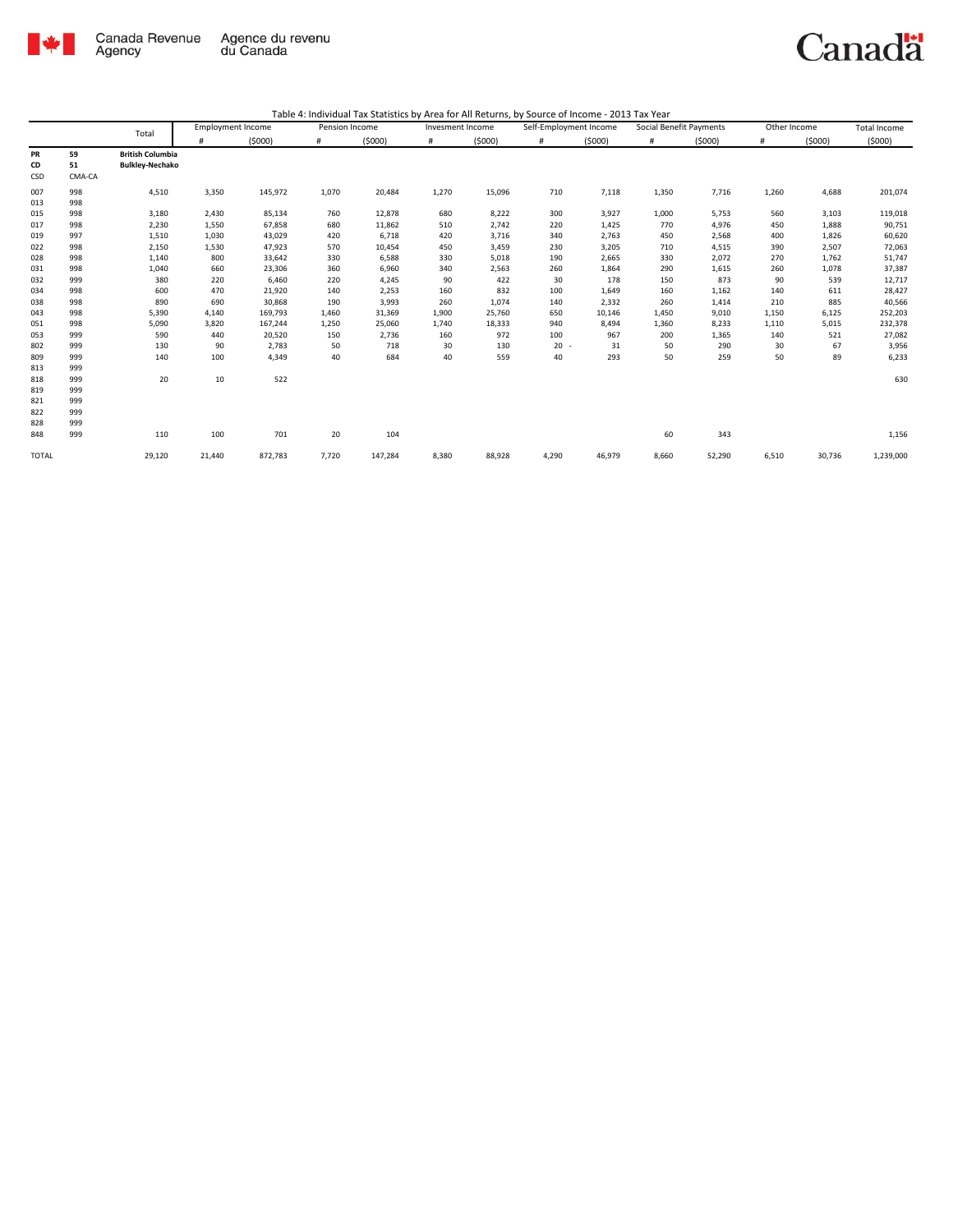

|              |        | Total                     | <b>Employment Income</b> |         | Pension Income |        | Invesment Income |        | Self-Employment Income |        | Social Benefit Payments |        | Other Income |        | <b>Total Income</b> |
|--------------|--------|---------------------------|--------------------------|---------|----------------|--------|------------------|--------|------------------------|--------|-------------------------|--------|--------------|--------|---------------------|
|              |        |                           |                          | (5000)  | #              | (5000) |                  | (5000) | #                      | (5000) |                         | (5000) | #            | (5000) | (5000)              |
| PR           | 59     | <b>British Columbia</b>   |                          |         |                |        |                  |        |                        |        |                         |        |              |        |                     |
| CD           | 53     | <b>Fraser-Fort George</b> |                          |         |                |        |                  |        |                        |        |                         |        |              |        |                     |
| CSD          | CMA-CA |                           |                          |         |                |        |                  |        |                        |        |                         |        |              |        |                     |
| 007          | 998    | 1,300                     | 880                      | 30,989  | 470            | 9,081  | 440              | 3,813  | 220                    | 1,657  | 400                     | 2,296  | 300          | 1,282  | 49,117              |
| 012          | 997    | 1,060                     | 660                      | 21,858  | 390            | 7,119  | 380              | 3,925  | 260                    | 2,552  | 300                     | 1,699  | 240          | 1,725  | 38,877              |
| 019          | 998    | 200                       | 100                      | 2,955   | 80             | 1,132  | 80               | 683    | 70                     | 364    | 60                      | 336    | 50           | 184    | 5,653               |
| 033          | 998    | 2,820                     | 2,350                    | 113,145 | 710            | 13,797 | 600              | 3,238  | 210                    | 3,335  | 750                     | 4,885  | 560          | 3,162  | 141,562             |
| 046          | 996    | 390                       | 220                      | 7,892   | 180            | 2,820  | 90               | 388    | $60 -$                 | 37     | 170                     | 1,155  | 70           | 325    | 12,543              |
| 050          | 997    | 170                       | 110                      | 4,116   | 90             | 1,608  | 40               | 132    | 20                     | 86     | 50                      | 406    | 30           | 191    | 6,539               |
| 802          | 998    | 90                        | 70                       | 1,628   | 20             | 282    | 10               | 14     |                        |        | 50                      | 245    | 10           | 76     | 2,245               |
| <b>TOTAL</b> |        | 6,040                     | 4,400                    | 182,584 | 1,940          | 35,838 | 1,630            | 12,194 | 850                    | 7,957  | 1,770                   | 11,021 | 1,250        | 6,943  | 256,546             |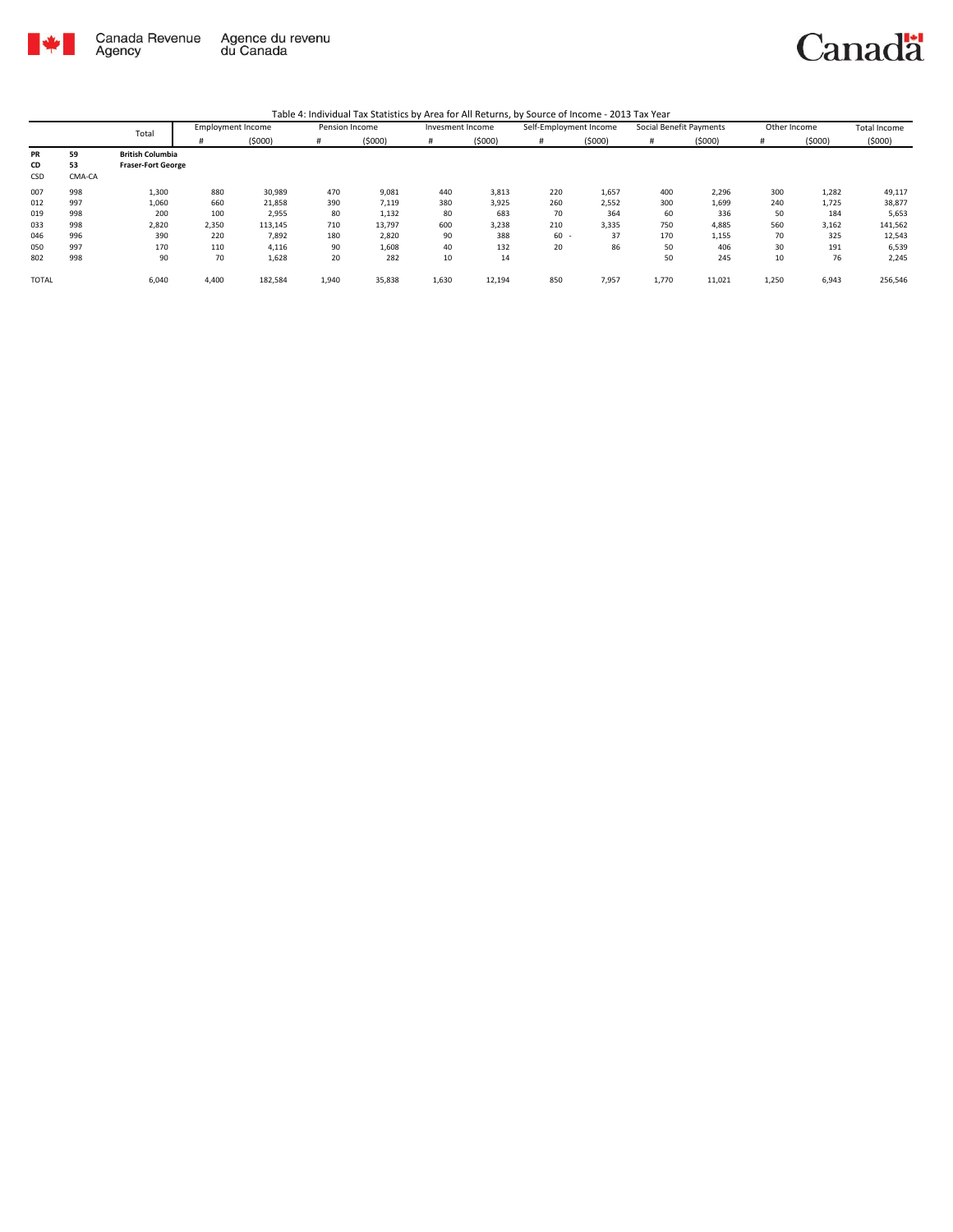

|       |        | Total                   | <b>Employment Income</b> |         | Pension Income |        | Invesment Income |        | Self-Employment Income |        | Social Benefit Payments |        | Other Income |        | Total Income |
|-------|--------|-------------------------|--------------------------|---------|----------------|--------|------------------|--------|------------------------|--------|-------------------------|--------|--------------|--------|--------------|
|       |        |                         | #                        | (5000)  | #              | (5000) | #                | (5000) | #                      | (5000) | #                       | (5000) | #            | (5000) | (5000)       |
| PR    | 59     | <b>British Columbia</b> |                          |         |                |        |                  |        |                        |        |                         |        |              |        |              |
| CD    | 55     | <b>Peace River</b>      |                          |         |                |        |                  |        |                        |        |                         |        |              |        |              |
| CSD   | CMA-CA |                         |                          |         |                |        |                  |        |                        |        |                         |        |              |        |              |
| 003   | 998    | 1,900                   | 1,570                    | 107,236 | 360            | 6,175  | 530              | 4,577  | 150                    | 1,604  | 430                     | 2,602  | 510          | 2,658  | 124,852      |
| 005   | 996    | 1,150                   | 890                      | 45,135  | 300            | 5,374  | 350              | 3,543  | 210                    | 1,689  | 330                     | 2,044  | 230          | 833    | 58,618       |
| 010   | 998    | 3,940                   | 3,170                    | 166,428 | 750            | 12,572 | 1,010            | 8,415  | 450                    | 4,695  | 1,060                   | 7,013  | 770          | 4,318  | 203,440      |
| 021   | 996    | 4,370                   | 3,190                    | 165,797 | 1,120          | 20,167 | 1,710            | 28,843 | 1,200                  | 14,716 | 920                     | 5,599  | 1,170        | 5,055  | 240,177      |
| 023   | 997    | 430                     | 270                      | 12,999  | 130            | 2,146  | 170              | 1,246  | 150                    | 893    | 130                     | 757    | 110          | 456    | 18,497       |
| 040   | 997    | 5,610                   | 4,140                    | 242,401 | 1,020          | 16,066 | 2,160            | 44,461 | 1,460                  | 20,560 | 1,120                   | 5,593  | 1,350        | 6,031  | 335,113      |
| 801   | 998    |                         |                          |         |                |        |                  |        |                        |        |                         |        |              |        |              |
| 807   | 999    | 230                     | 210                      | 525     | 20             | 163    |                  |        |                        |        | 60                      | 281    | 10           | 34     | 998          |
| 808   | 999    | 90                      | 80                       | 1,797   | 10             | 125    | 10               | 94     |                        |        | 30                      | 177    | 10           | 24     | 2,216        |
| 812   | 999    | 120                     | 110                      | 758     | 20             | 159    |                  |        |                        |        | 50                      | 261    |              |        | 1,245        |
| TOTAL |        | 17,850                  | 13,610                   | 743,075 | 3,730          | 62,948 | 5,950            | 91,182 | 3,620                  | 44,337 | 4,120                   | 24,328 | 4,170        | 19,454 | 985,324      |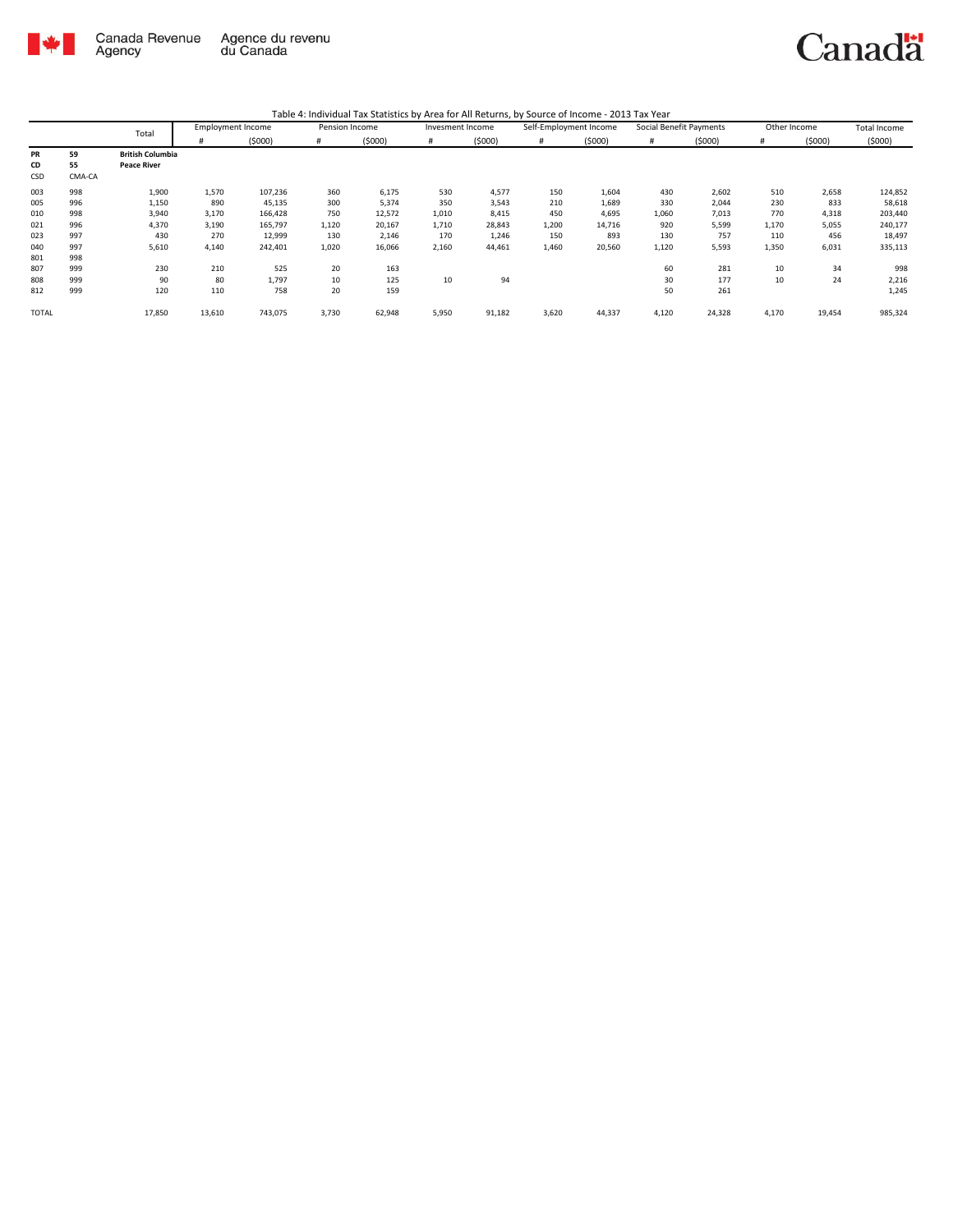

Canada Revenue<br>Agency Agence du revenu<br>du Canada

|  | Table 4: Individual Tax Statistics by Area for All Returns, by Source of Income - 2013 Tax Year |  |
|--|-------------------------------------------------------------------------------------------------|--|
|  |                                                                                                 |  |

|              |        | Total                   |     | <b>Employment Income</b> | Pension Income |        |     | Invesment Income |     | Self-Employment Income | Social Benefit Payments |        |     | Other Income | Total Income |
|--------------|--------|-------------------------|-----|--------------------------|----------------|--------|-----|------------------|-----|------------------------|-------------------------|--------|-----|--------------|--------------|
|              |        |                         | #   | (5000)                   | #              | (5000) |     | (5000)           | #   | (5000)                 |                         | (5000) |     | (5000)       | (5000)       |
| PR           | 59     | <b>British Columbia</b> |     |                          |                |        |     |                  |     |                        |                         |        |     |              |              |
| CD           | 57     | Stikine                 |     |                          |                |        |     |                  |     |                        |                         |        |     |              |              |
| CSD          | CMA-CA |                         |     |                          |                |        |     |                  |     |                        |                         |        |     |              |              |
| 022          | 998    | 590                     | 450 | 16,004                   | 180            | 3,112  | 170 | 4,037            | 120 | 1,170                  | 180                     | 1,077  | 120 | 812          | 26,212       |
| 802          | 999    |                         |     |                          |                |        |     |                  |     |                        |                         |        |     |              |              |
| 803          | 998    | 40                      | 30  | 837                      | 20             | 270    | 10  | 61               | 10  | 94                     | 10                      | 86     | 10  | 83           | 1,432        |
| 804          | 999    | 40                      | 30  | 317                      |                |        |     |                  |     |                        | 10                      | 75     |     |              | 503          |
| 813          | 998    | 60                      | 50  | 436                      | 10             | 110    |     |                  |     |                        | 20                      | 168    |     |              | 744          |
|              |        |                         |     |                          |                |        |     |                  |     |                        |                         |        |     |              |              |
| <b>TOTAL</b> |        | 720                     | 550 | 17,595                   | 220            | 3,594  | 190 | 4,142            | 130 | 1,317                  | 230                     | 1,405  | 150 | 951          | 28,891       |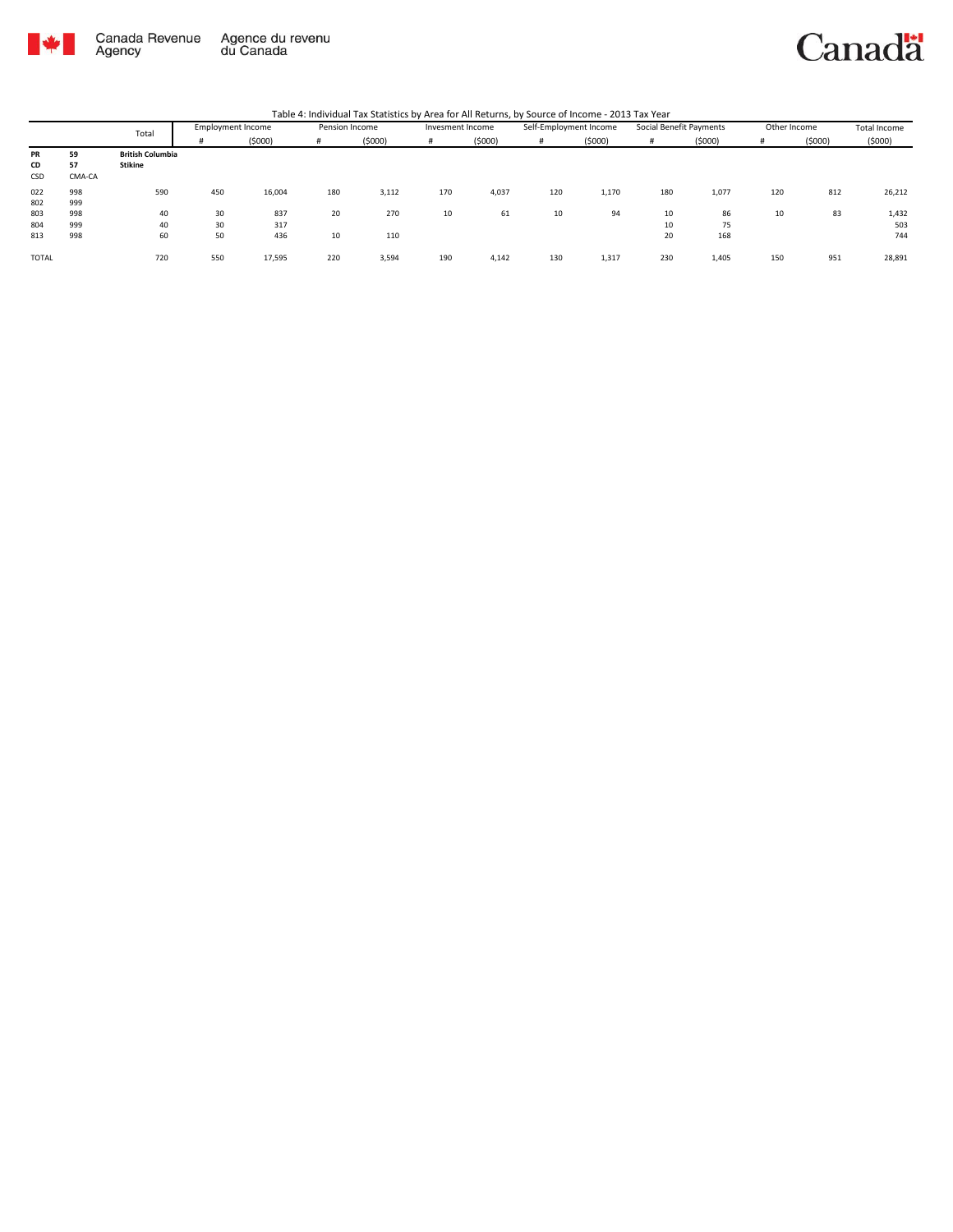

Canada Revenue<br>Agency Agence du revenu<br>du Canada

#### Canadä

|              |        | Total                   | <b>Employment Income</b> |         | Pension Income |        | Invesment Income |        | Self-Employment Income |        | Social Benefit Payments |        | Other Income |        | Total Income |
|--------------|--------|-------------------------|--------------------------|---------|----------------|--------|------------------|--------|------------------------|--------|-------------------------|--------|--------------|--------|--------------|
|              |        |                         |                          | (5000)  | Ħ              | (5000) |                  | (5000) |                        | (5000) | #                       | (5000) |              | (5000) | (5000)       |
| PR           | 59     | <b>British Columbia</b> |                          |         |                |        |                  |        |                        |        |                         |        |              |        |              |
| CD           | 59     | <b>Northern Rockies</b> |                          |         |                |        |                  |        |                        |        |                         |        |              |        |              |
| CSD          | CMA-CA |                         |                          |         |                |        |                  |        |                        |        |                         |        |              |        |              |
| 007          | 998    | 4,290                   | 3,710                    | 216,541 | 600            | 9,093  | 1,120            | 14,809 | 450                    | 6,172  | 970                     | 5,780  | 850          | 6,810  | 259,204      |
| 810          | 999    | 60                      | 50                       | 1,021   | 10             | 98     |                  |        |                        |        | 10                      | 97     |              |        | 1,294        |
|              |        |                         |                          |         |                |        |                  |        |                        |        |                         |        |              |        |              |
| <b>TOTAL</b> |        | 4,340                   | 3,760                    | 217,562 | 610            | 9,190  | 1,120            | 14,809 | 450                    | 6,172  | 980                     | 5,876  | 850          | 6,810  | 260,498      |